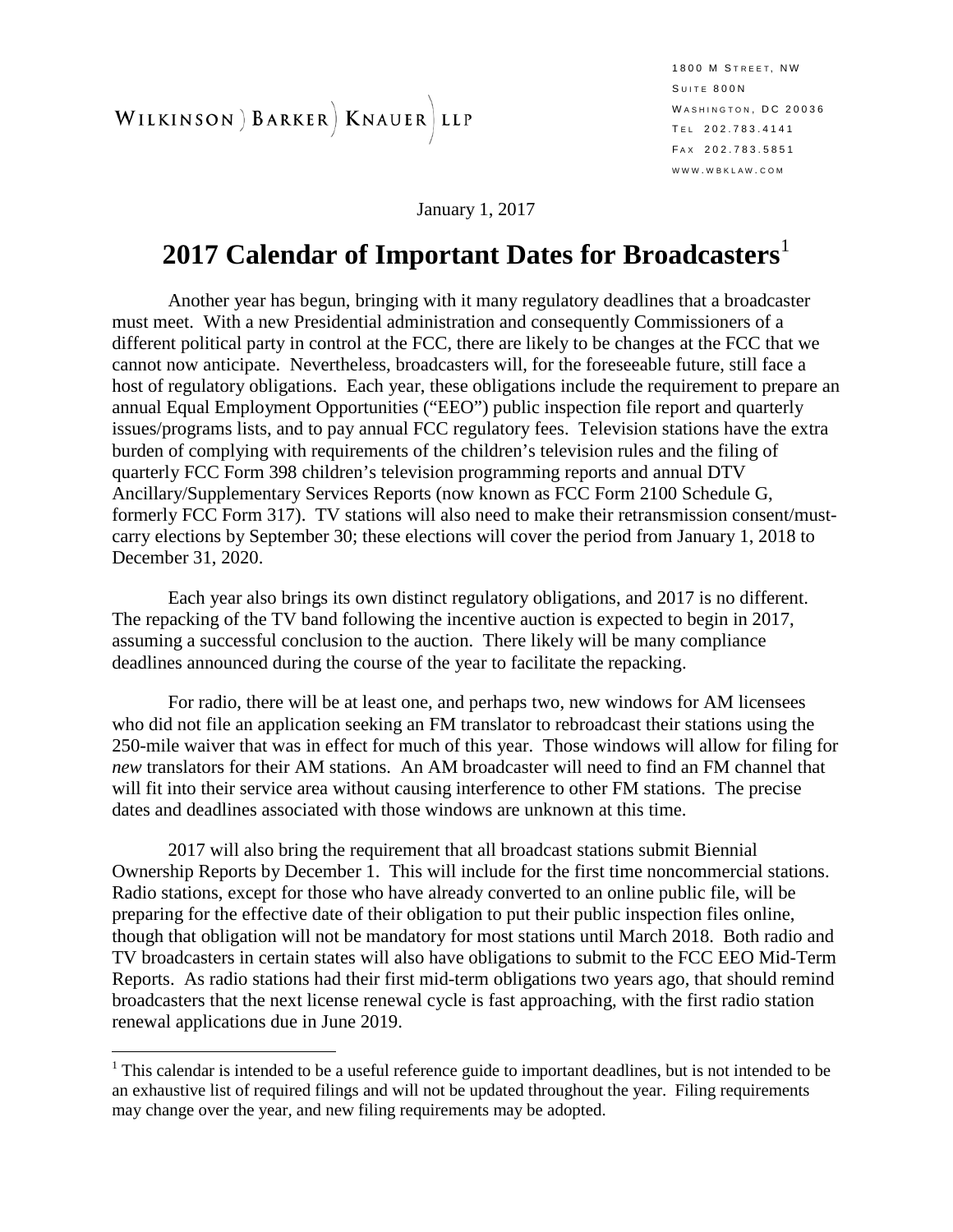#### WILKINSON ) BARKER | KNAUER LLP

#### Page 2

For radio broadcasters who stream their programming on the Internet, there are required payment and reporting obligations for their music use. While an appeal of the rates set in late 2015 for SoundExchange royalties is still pending and likely to be decided in 2017, the obligations to make upfront payments in January, and to file monthly Statements of Account and Reports of Use each month, remain. Stations also have obligations to pay ASCAP, BMI, and SESAC, and a new performing rights organization, GMR. The Radio Music License Committee has entered into an Interim License Agreement with GMR. The January 31 date for commercial radio stations to elect to be included in that agreement is included on the calendar. We suggest that you review your agreements with these organizations to make sure you meet all required payment and reporting deadlines.

To help keep track of many of the more general obligations, we have put together this advisory to provide a preview of, and some guidance for, many of the important FCC compliance-related dates, as well as other deadlines broadly applicable to significant portions of the broadcast industry. The attached calendar is not intended to cover all filing dates that apply to every station or licensee. Instead, the calendar is meant to highlight some of the more critical deadlines that we are able to identify in advance. Remember, these dates can change, and new deadlines for action can be added, so be sure to keep up with the latest developments.

It is also important to check with your accountant, tax advisor, and local counsel on dates for filings such as those relating to local business and real estate fees and taxes, filing dates for Equal Employment Opportunity Commission submissions for large employers, and other requirements that may be applicable to your station(s).

In our calendar, we provide a description of the obligation, the due date and the place where compliance is required (*e.g.*, through an FCC filing, an addition to the public file, etc.). Note that TV broadcasters, and most major market commercial radio stations, have an online public file obligation, and they must ensure that the required documentation (such as the annual EEO public inspection file report or quarterly issues/programs lists) is uploaded by the applicable deadline to the station's FCC-hosted online public file. All other radio stations will have these online public file obligations as of March 2018. But many radio stations have already decided to convert to the online file because they will have to do it sooner or later.

While 2017 is not a big political year, there are off-year elections for governor in Virginia and New Jersey, as well as for a number of big city mayors. Elsewhere, there are likely to be local elections and the occasional special election to fill vacated seats in various elective bodies. Watch for those deadlines locally – remembering that lowest unit charges must be extended to any political candidate (federal, state or local) 45 days before any primary and 60 days before any general election. While stations do not have an obligation to sell time to candidates for state and local races, once they decide to do so, all other political obligations arise.

As the year progresses, there will no doubt be other compliance deadlines that arise. We try to provide information about many of these deadlines, and about other regulatory issues that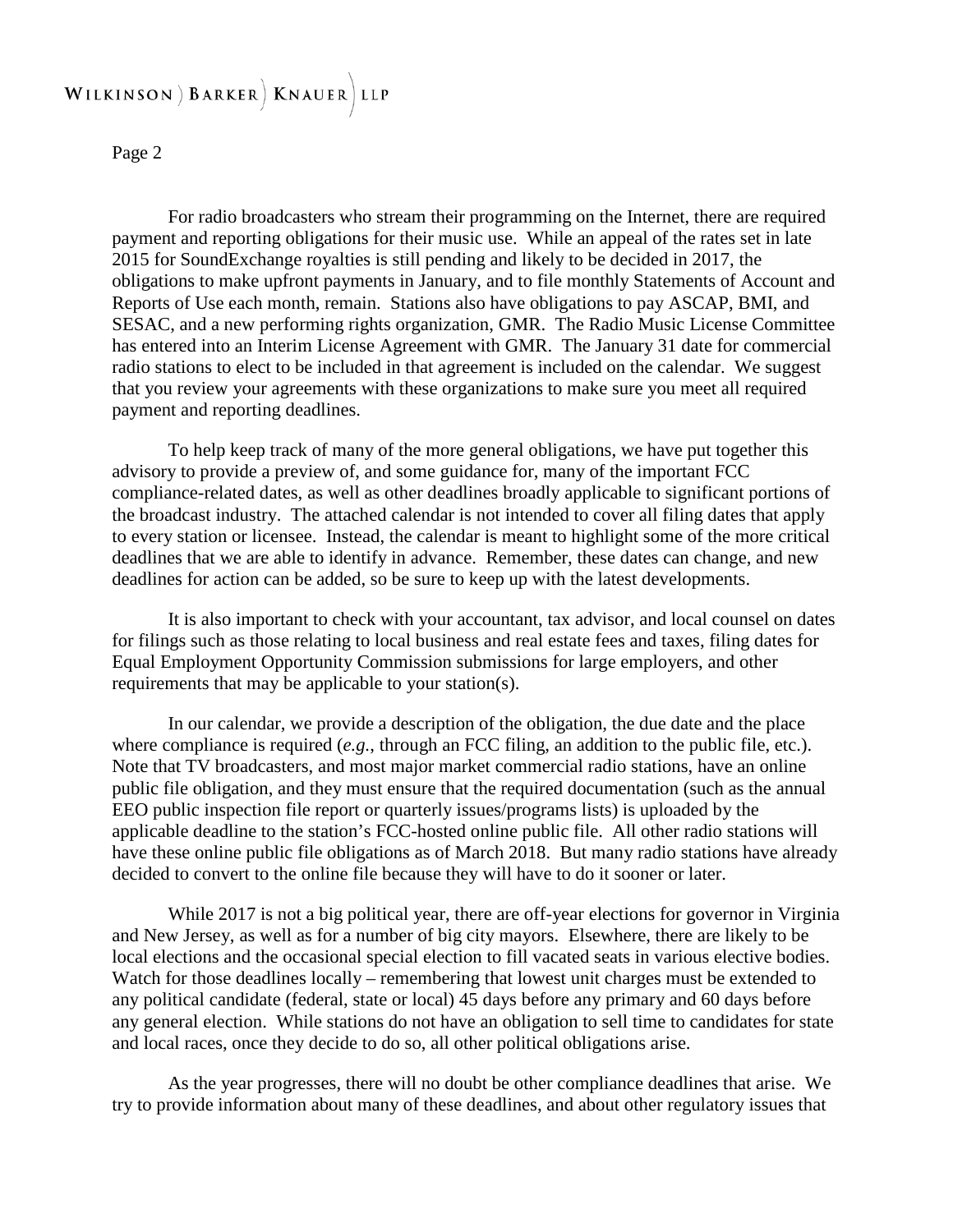# WILKINSON ) BARKER | KNAUER LLP

Page 3

arise during the course of the year on our blog: *http://www.broadcastlawblog.com*. Check our blog regularly or talk to any of the attorneys in our Broadcast Group for more information about the many deadlines and other issues that will be important to broadcasters in 2017.

With that background, some important dates for 2017 are set out in the calendar that follows.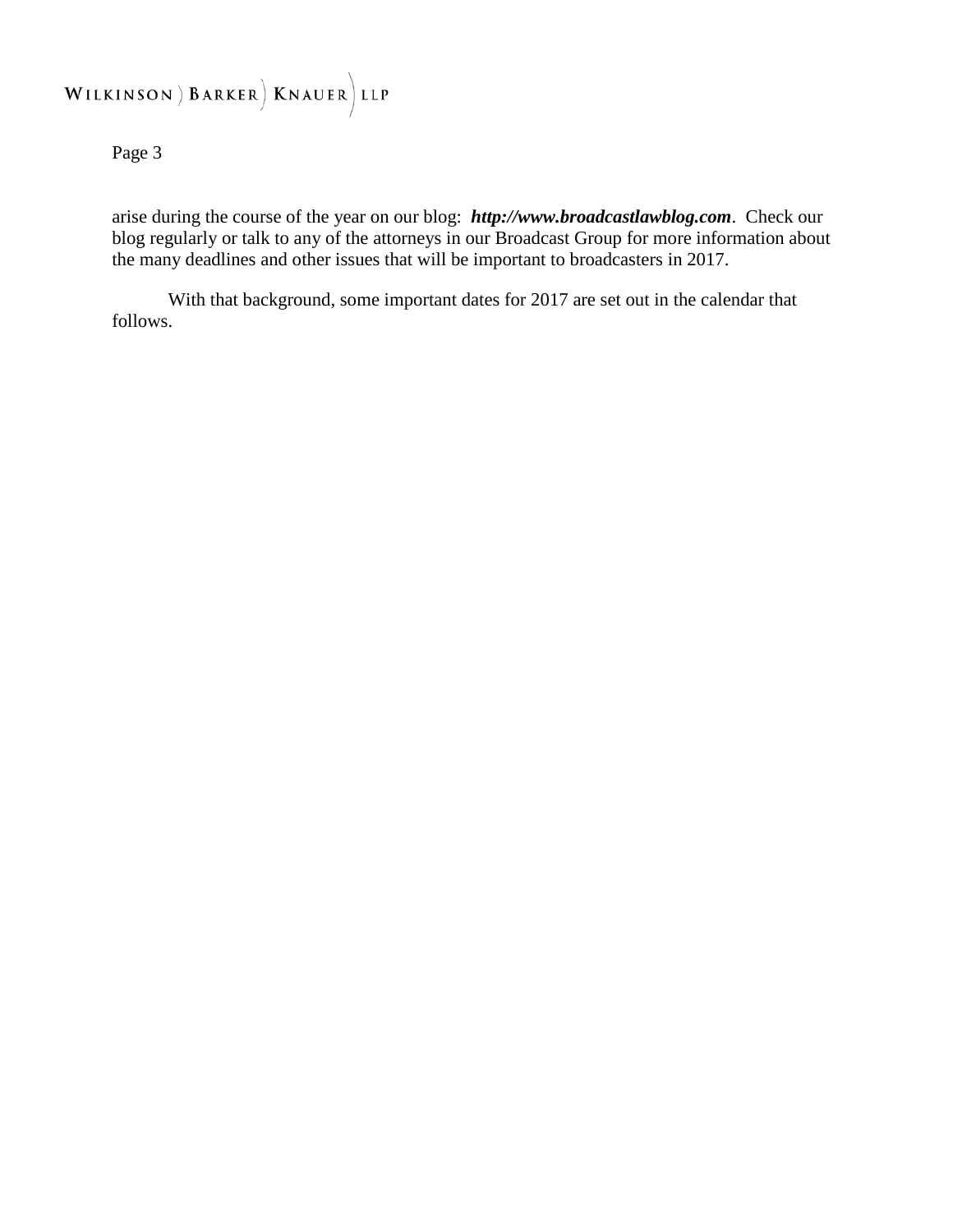# **2017 BROADCASTERS' CALENDAR**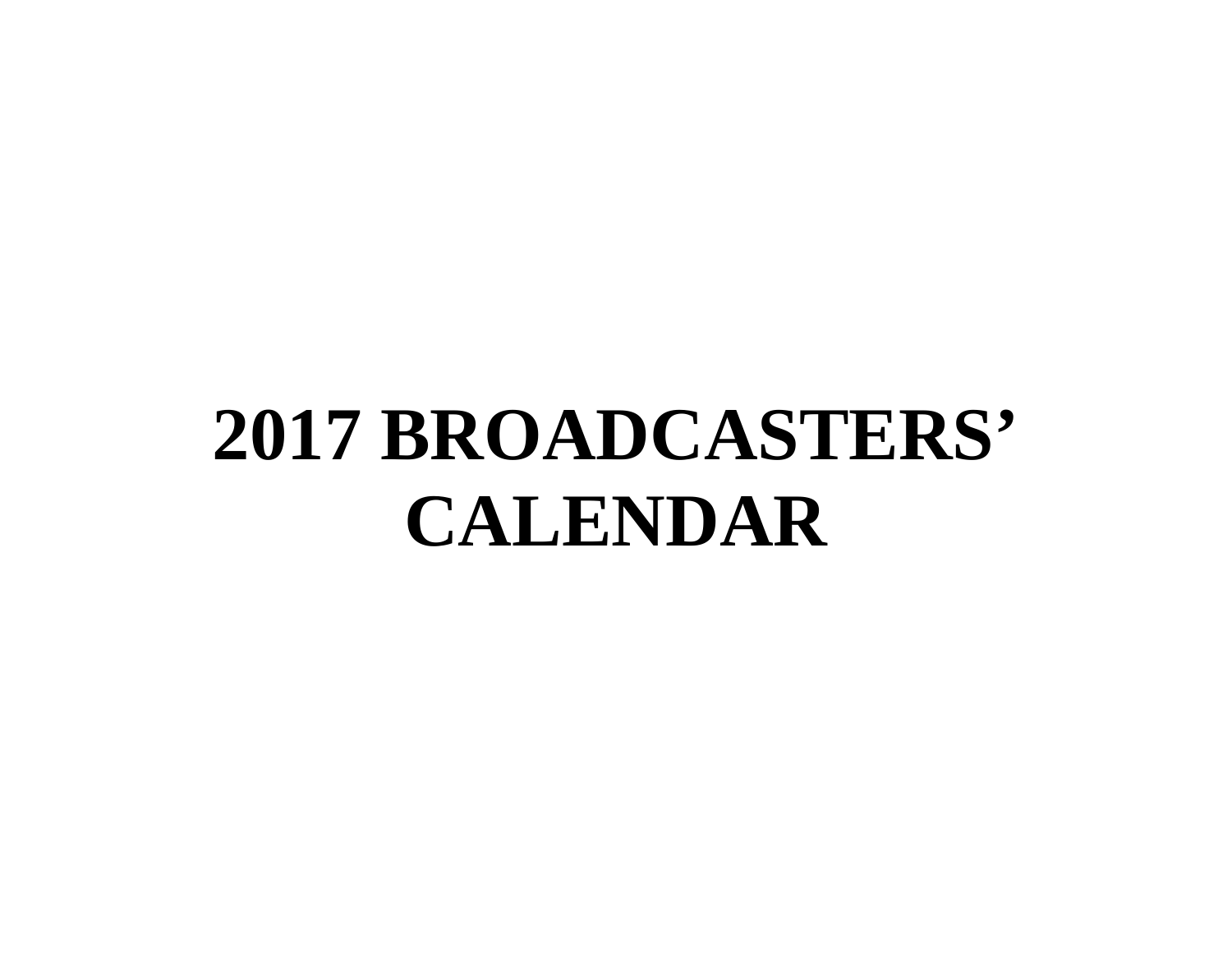# **JANUARY 2017**

| <b>DEADLINE FOR ACTION,</b><br><b>FILING OR PAYMENT</b> | <b>WHAT ACTION IS REQUIRED</b><br>or<br><b>WHAT MUST BE FILED OR PAID?</b>                                                                                             | <b>WHERE MUST IT BE</b><br><b>FILED OR PAID?</b> | WHO MUST FILE OR ACT?                                                                                                                                           |
|---------------------------------------------------------|------------------------------------------------------------------------------------------------------------------------------------------------------------------------|--------------------------------------------------|-----------------------------------------------------------------------------------------------------------------------------------------------------------------|
| <b>January 1, 2017</b>                                  | Television stations must caption, on their<br>website or mobile app, all "montages" of<br>multiple clips from TV programs that were<br>captioned when they aired on TV | TV Stations' websites or mobile<br>apps          | All Full Power and Class A<br><b>Television Stations</b>                                                                                                        |
| <b>January 10, 2017</b>                                 | Records showing compliance with<br>commercial limits on Children's Television<br>Programming during Q4-2016 must be<br>included in stations' online public files.      | <b>Stations' Public Inspection Files</b>         | Commercial Full-Power and<br><b>Class A Television Stations</b>                                                                                                 |
|                                                         | Issues/Programs Lists for Q4-2016 must be<br>included in stations' public inspection files.                                                                            | <b>Stations' Public Inspection Files</b>         | <b>Commercial and Noncommercial</b><br>Full Power and Class A<br><b>Television Stations; Commercial</b><br>and Noncommercial AM and FM<br><b>Radio Stations</b> |
|                                                         | Documentation of Class A Television<br>Continuing Eligibility should be included<br>in stations' public inspection files. <sup>1</sup>                                 | <b>Stations' Public Inspection Files</b>         | <b>Class A Television Stations</b>                                                                                                                              |
|                                                         | <b>Children's Television Programming</b><br>Reports for Q4-2016 must be filed with the<br>FCC and included in stations' public<br>inspection files. $2$                | FCC;<br><b>Stations' Public Inspection Files</b> | Commercial Full-Power and<br><b>Class A Television Stations</b>                                                                                                 |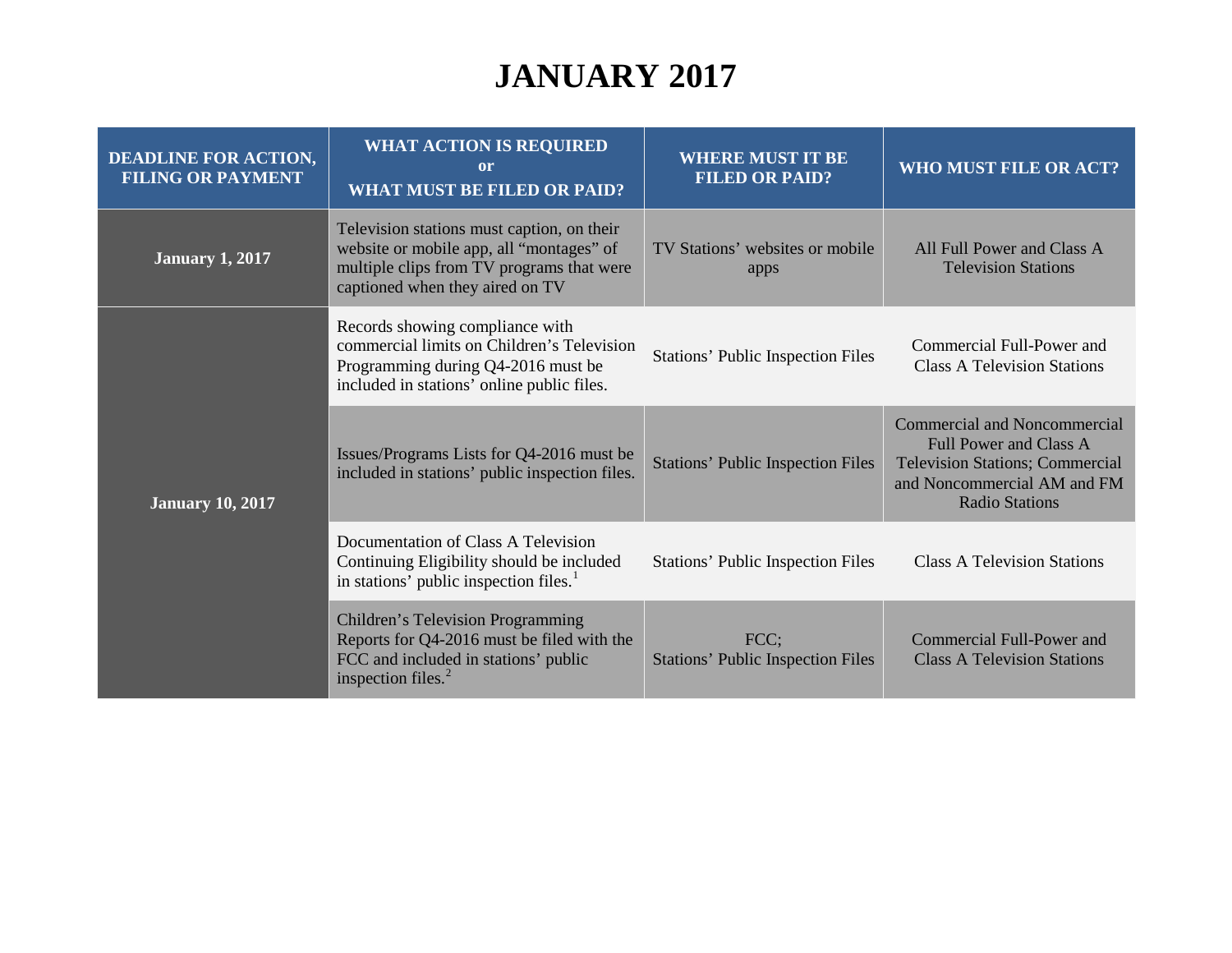# <span id="page-5-0"></span>**JANUARY 2017**

| <b>DEADLINE FOR ACTION,</b><br><b>FILING OR PAYMENT</b> | <b>WHAT ACTION IS REQUIRED</b><br><sub>or</sub><br><b>WHAT MUST BE FILED OR PAID?</b>                                                                                                                              | <b>WHERE MUST IT BE</b><br><b>FILED OR PAID?</b>                  | WHO MUST FILE OR ACT?            |
|---------------------------------------------------------|--------------------------------------------------------------------------------------------------------------------------------------------------------------------------------------------------------------------|-------------------------------------------------------------------|----------------------------------|
| <b>January 14, 2017</b>                                 | For songs streamed during the month<br>ending Nov. 30, $2016$ —<br>(1) Reports of Use containing<br>information about songs streamed;<br>and<br>(2) Monthly royalty fee                                            | SoundExchange                                                     | Webcasters <sup>3</sup>          |
| <b>January 31, 2017</b>                                 | Annual, nonrefundable minimum fee of<br>\$500 for each channel and station.                                                                                                                                        | SoundExchange                                                     | Webcasters <sup>3</sup>          |
|                                                         | Election by commercial radio stations as to<br>whether they will participate in the Interim<br>License between new performing rights<br>organization GMR and RMLC, and first<br>month's payment under that license | With GMR for stations that<br>elect to participate in the license | <b>Commercial Radio Stations</b> |

 <sup>\*</sup> This is the date by which most webcasters who are governed by rules adopted by the Copyright Royalty Board must file minimum fees for 2017. Note that certain noncommercial stations affiliated with NPR, CPB and American Public Radio may not need to observe this deadline.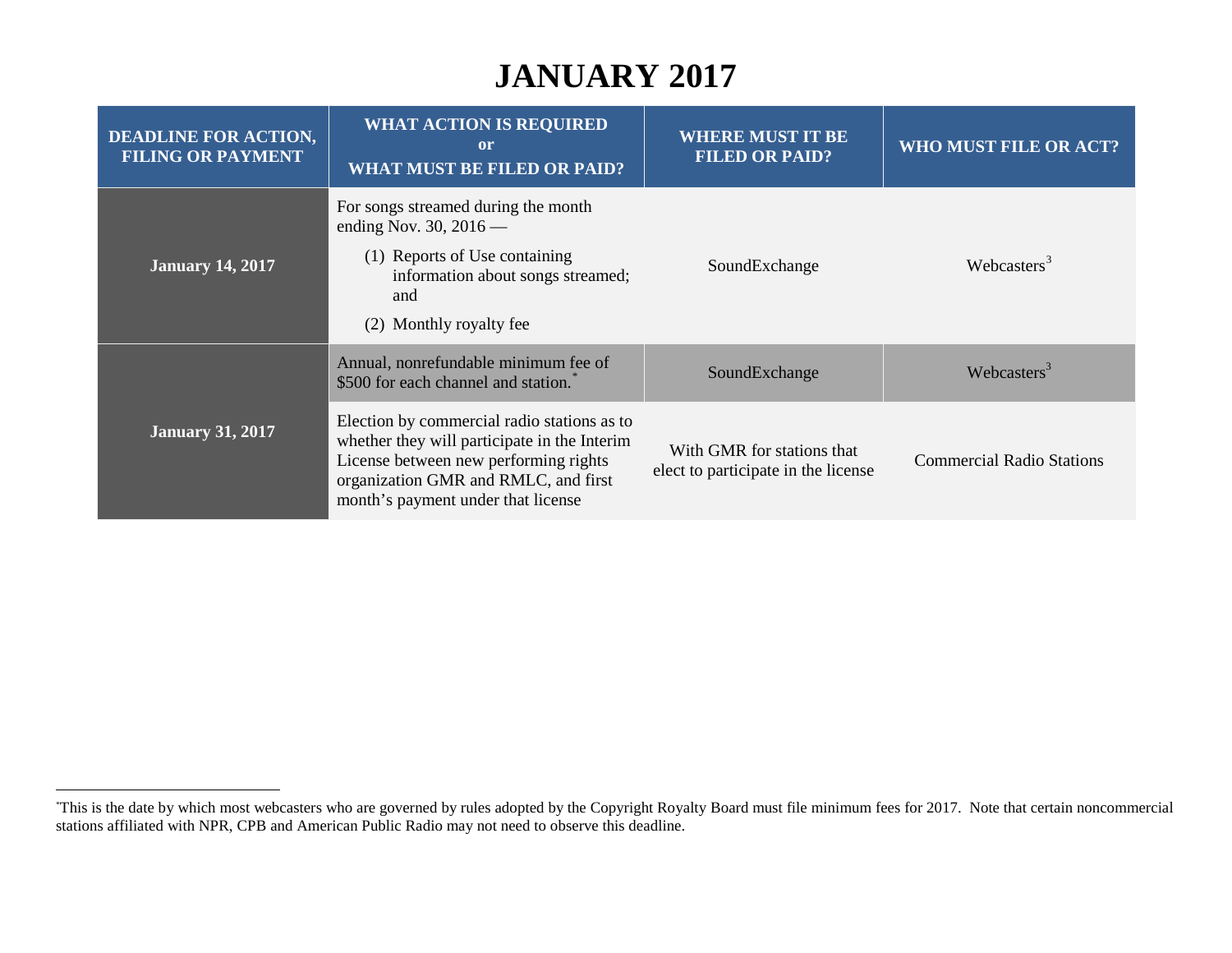#### <span id="page-6-1"></span>**FEBRUARY 2017**

<span id="page-6-0"></span>

| <b>DEADLINE FOR ACTION,</b><br><b>FILING OR PAYMENT</b> | <b>WHAT ACTION IS REQUIRED</b><br>$\mathbf{or}$<br><b>WHAT MUST BE FILED OR PAID?</b>                                                                                 | <b>WHERE MUST IT BE</b><br><b>FILED OR PAID?</b> | <b>WHO MUST FILE OR ACT?</b>                                                                                                                                                                                                                                                                                             |
|---------------------------------------------------------|-----------------------------------------------------------------------------------------------------------------------------------------------------------------------|--------------------------------------------------|--------------------------------------------------------------------------------------------------------------------------------------------------------------------------------------------------------------------------------------------------------------------------------------------------------------------------|
| <b>February 1, 2017</b>                                 | Annual EEO Public File Reports must be<br>included in stations' public inspection files.                                                                              | <b>Stations' Public Inspection File</b>          | <b>Commercial and Noncommercial</b><br><b>Full-Power and Class A</b><br>Television Stations and AM and<br>FM Radio Stations in Arkansas,<br>Kansas, Louisiana, Mississippi,<br>Nebraska, New Jersey, New<br>York, and Oklahoma that are<br>part of an Employment Unit <sup>4</sup> with<br>5 or more full-time employees |
|                                                         | Broadcast Mid-Term Report (FCC Form<br>$397)$ <sup>5</sup>                                                                                                            | FCC; Stations' Public<br><b>Inspection Files</b> | Radio Station Employment Units <sup>4</sup><br>with 11 or more full-time<br>employees in Kansas, Nebraska,<br>and Oklahoma; Television<br>Employment Units with five or<br>more full-time employees in<br>Arkansas, Louisiana, and<br>Mississippi <sup>6</sup>                                                           |
| <b>February 14, 2017</b>                                | For songs streamed during the month<br>ending Dec. 31, 2016 —<br>(1) Reports of Use containing<br>information about songs streamed;<br>and<br>(2) Monthly royalty fee | SoundExchange                                    | Webcasters <sup>3</sup>                                                                                                                                                                                                                                                                                                  |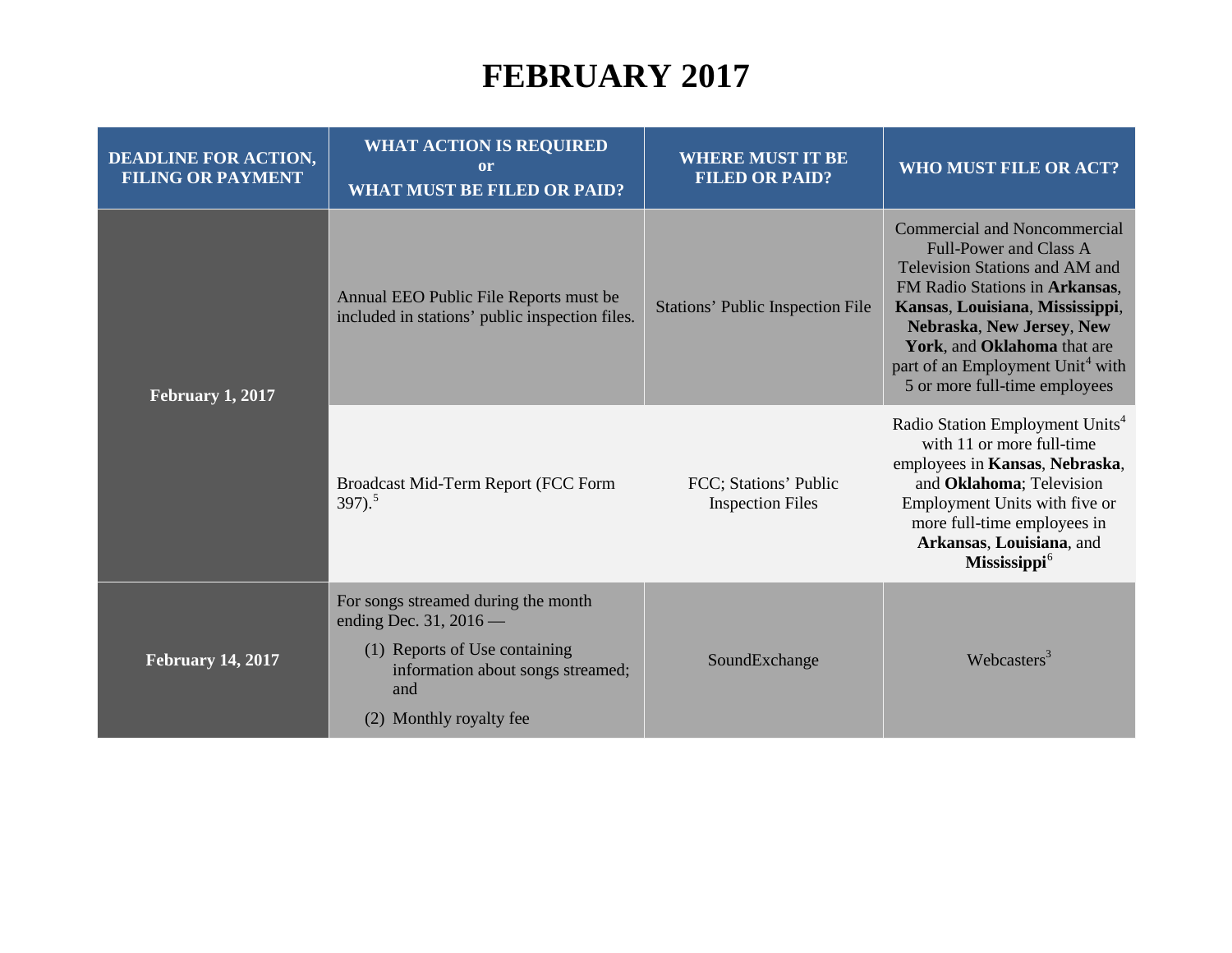## <span id="page-7-3"></span><span id="page-7-2"></span><span id="page-7-1"></span><span id="page-7-0"></span>**MARCH 2017**

| <b>DEADLINE FOR ACTION,</b><br><b>FILING OR PAYMENT</b> | <b>WHAT ACTION IS REQUIRED</b><br>or<br><b>WHAT MUST BE FILED OR PAID?</b>                                                                                              | <b>WHERE MUST IT BE FILED</b><br><b>OR PAID?</b> | WHO MUST FILE OR ACT?   |
|---------------------------------------------------------|-------------------------------------------------------------------------------------------------------------------------------------------------------------------------|--------------------------------------------------|-------------------------|
| <b>March 17, 2017</b>                                   | For songs streamed during the month<br>ending Jan. 31, $2017$ —<br>(1) Reports of Use containing<br>information about songs<br>streamed; and<br>(2) Monthly royalty fee | SoundExchange                                    | Webcasters <sup>3</sup> |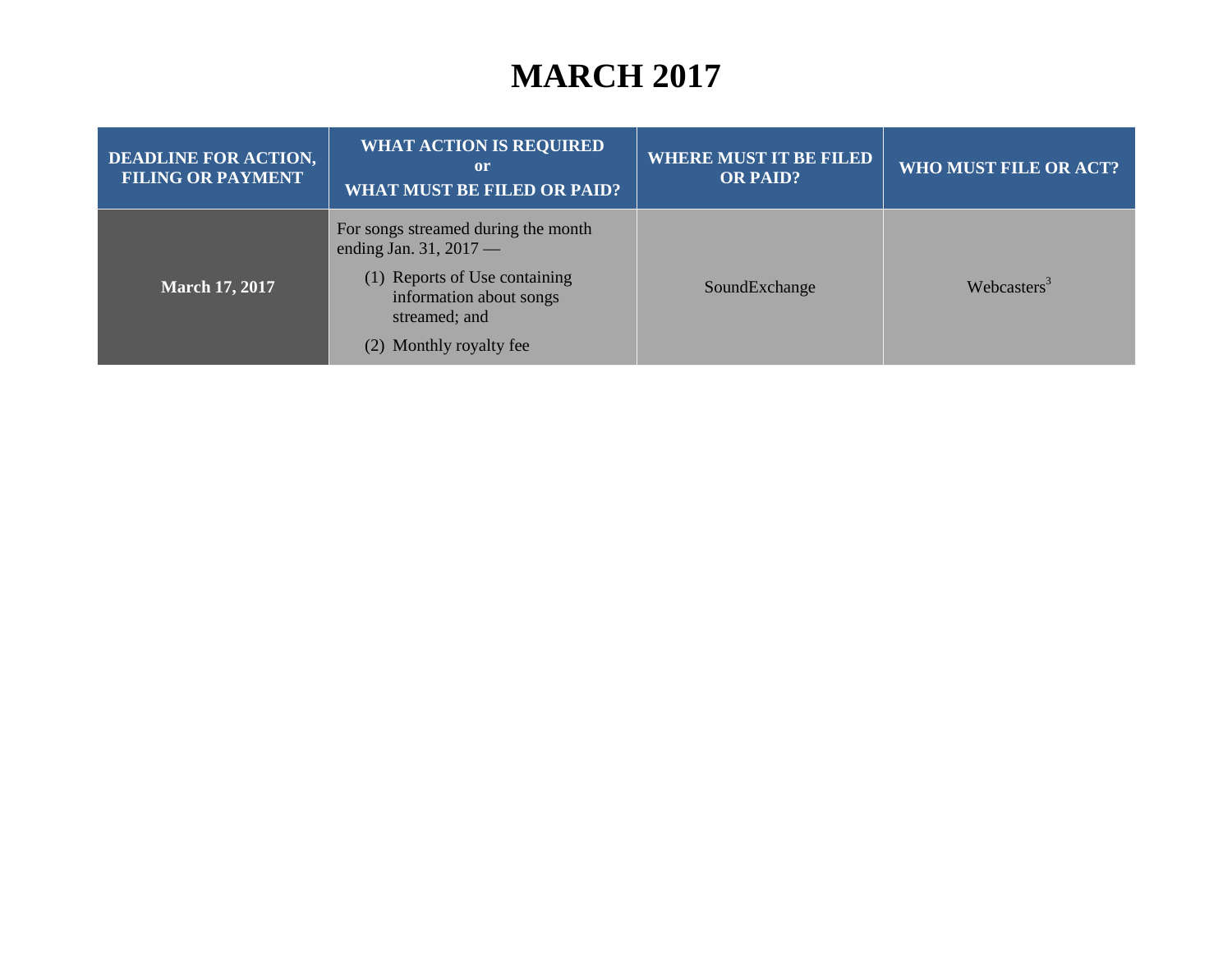# <span id="page-8-0"></span>**APRIL 2017**

| <b>DEADLINE FOR ACTION,</b><br><b>FILING OR PAYMENT</b> | <b>WHAT ACTION IS REQUIRED</b><br>or<br><b>WHAT MUST BE FILED OR PAID?</b>                                                                                               | <b>WHERE MUST IT BE FILED</b><br><b>OR PAID?</b> | <b>WHO MUST FILE OR ACT?</b>                                                                                                                                                                                                                                                                      |
|---------------------------------------------------------|--------------------------------------------------------------------------------------------------------------------------------------------------------------------------|--------------------------------------------------|---------------------------------------------------------------------------------------------------------------------------------------------------------------------------------------------------------------------------------------------------------------------------------------------------|
| <b>April 1, 2017</b>                                    | Annual EEO Public File Reports must be<br>included in stations' public inspection<br>files.                                                                              | <b>Stations' Public Inspection File</b>          | <b>Commercial and Noncommercial</b><br><b>Full-Power and Class A</b><br>Television Stations and AM and<br>FM Radio Stations in Delaware,<br>Indiana, Kentucky,<br>Pennsylvania, Tennessee, and<br>Texas that are part of an<br>Employment Unit <sup>4</sup> with 5 or more<br>full-time employees |
| April 3, 2017 <sup>7</sup>                              | Broadcast Mid-Term Report (FCC Form<br>$397).$ <sup>5</sup>                                                                                                              | FCC; Stations' Public Inspection<br>Files        | Radio Station Employment Units <sup>4</sup><br>with 11 or more full-time<br>employees in Texas; Television<br>Employment Units with five or<br>more full-time employees in<br>Indiana, Kentucky, and<br>Tennessee <sup>6</sup>                                                                    |
| <b>April 10, 2017</b>                                   | Records showing compliance with<br>commercial limits on Children's<br>Television Programming during Q1-2017<br>must be included in stations' public<br>inspection files. | <b>Stations' Public Inspection Files</b>         | Commercial Full-Power and<br><b>Class A Television Stations</b>                                                                                                                                                                                                                                   |
|                                                         | Issues/Programs Lists for Q1-2017 must<br>be included in stations' public inspection<br>files.                                                                           | <b>Stations' Public Inspection Files</b>         | Commercial and Noncommercial<br>Full Power and Class A<br><b>Television Stations; Commercial</b><br>and Noncommercial AM and FM<br><b>Radio Stations</b>                                                                                                                                          |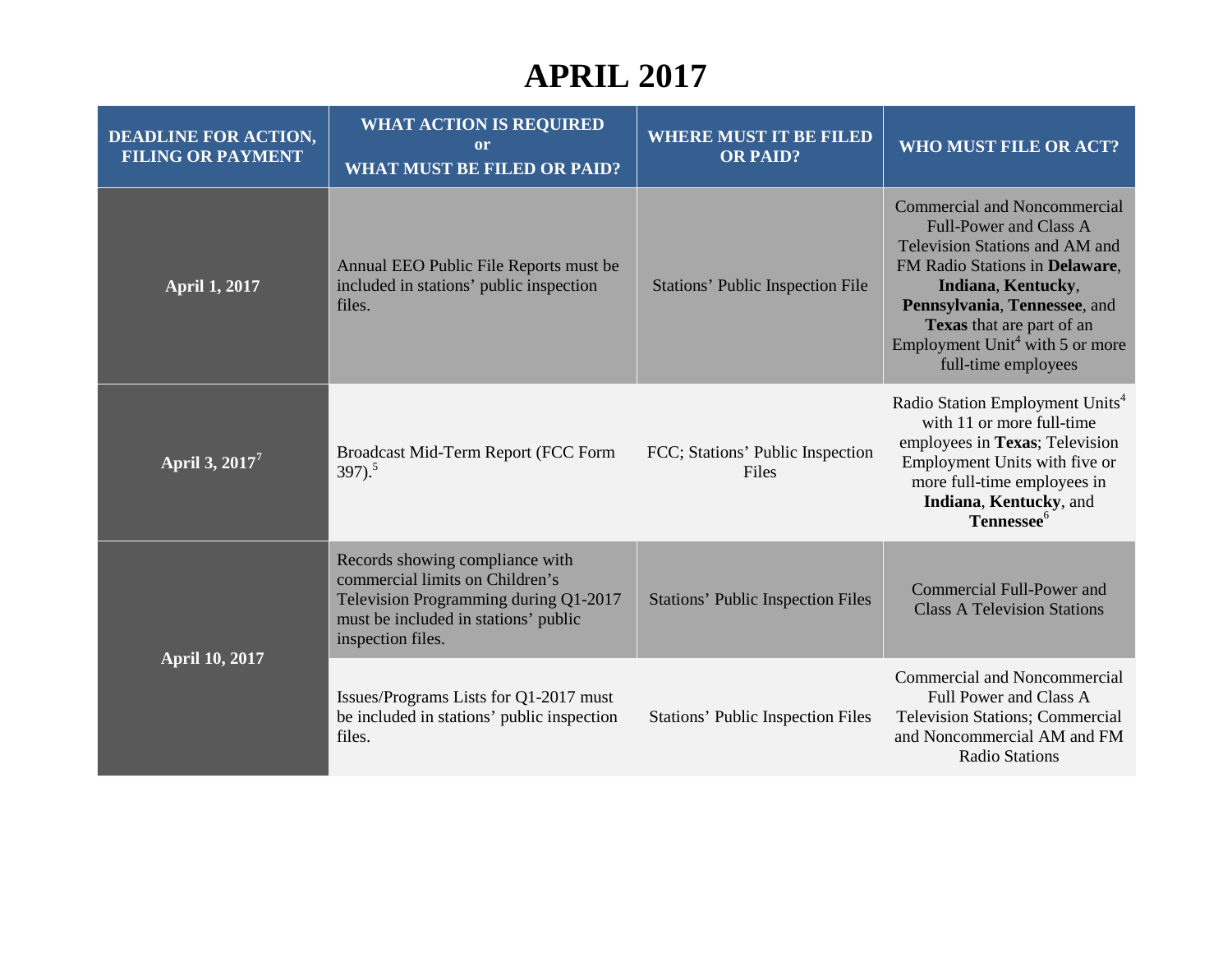# <span id="page-9-3"></span><span id="page-9-2"></span><span id="page-9-1"></span><span id="page-9-0"></span>**APRIL 2017**

| <b>DEADLINE FOR ACTION,</b><br><b>FILING OR PAYMENT</b> | <b>WHAT ACTION IS REQUIRED</b><br>$\mathbf{or}$<br><b>WHAT MUST BE FILED OR PAID?</b>                                                                                       | <b>WHERE MUST IT BE FILED</b><br><b>OR PAID?</b> | <b>WHO MUST FILE OR ACT?</b>                                    |
|---------------------------------------------------------|-----------------------------------------------------------------------------------------------------------------------------------------------------------------------------|--------------------------------------------------|-----------------------------------------------------------------|
| <b>April 10, 2017</b>                                   | Documentation of Class A Television<br>Continuing Eligibility should be included<br>in stations' public inspection files. <sup>1</sup>                                      | <b>Stations' Public Inspection Files</b>         | <b>Class A Television Stations</b>                              |
|                                                         | Children's Television Programming<br>Reports for Q1-2017 must be filed with<br>the FCC and included in stations' public<br>inspection files. $2$                            | FCC; Stations' Public Inspection<br>Files        | Commercial Full-Power and<br><b>Class A Television Stations</b> |
| <b>April 14, 2017</b>                                   | For songs streamed during the month<br>ending Feb. 28, $2017$ —<br>(1) Reports of Use containing<br>information about songs<br>streamed; and<br>Monthly royalty fee.<br>(2) | SoundExchange                                    | Webcasters <sup>3</sup>                                         |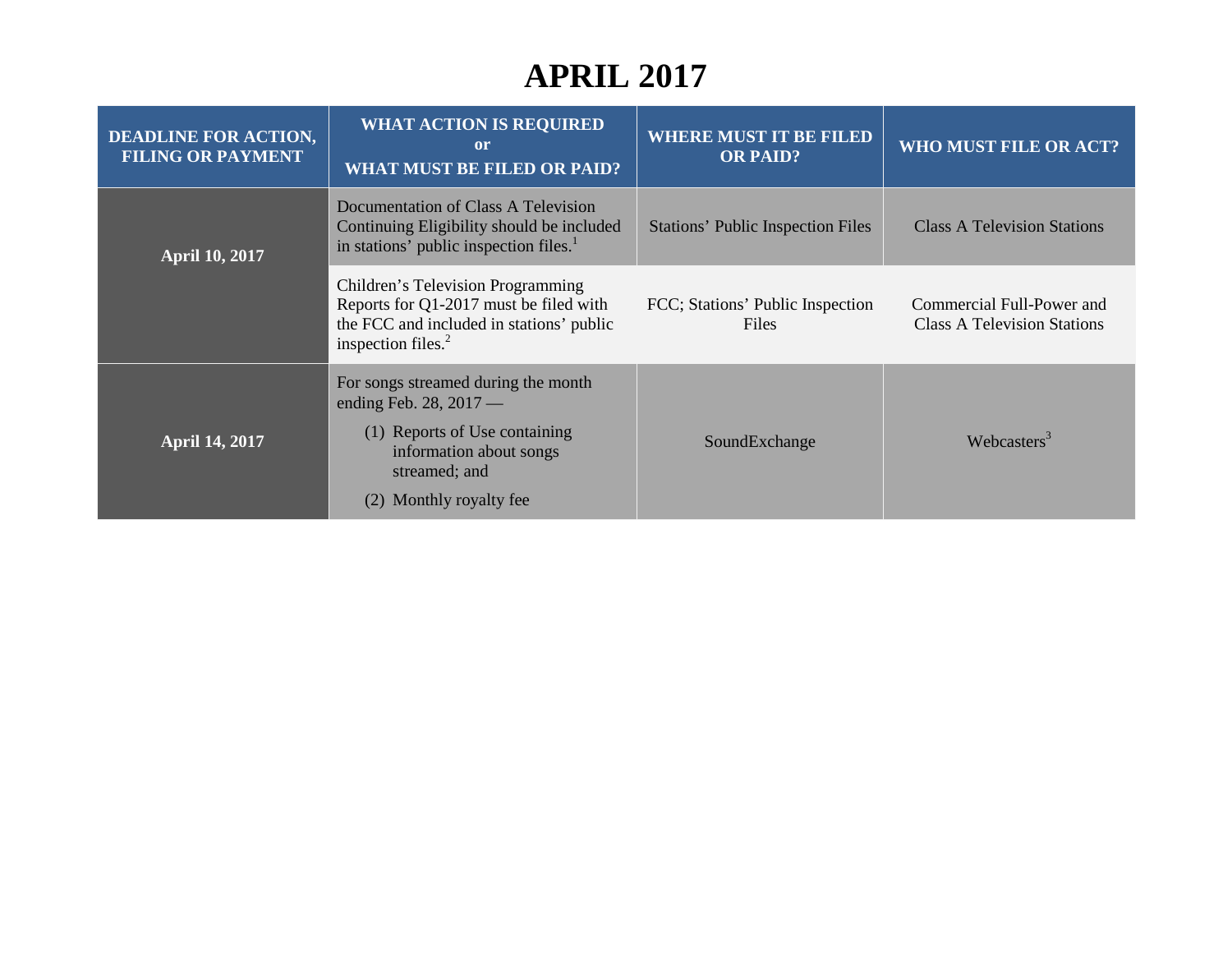## <span id="page-10-0"></span>**MAY 2017**

| <b>DEADLINE FOR ACTION,</b><br><b>FILING OR PAYMENT</b> | <b>WHAT ACTION IS REQUIRED</b><br><sub>or</sub><br><b>WHAT MUST BE FILED OR PAID?</b>                | <b>WHERE MUST IT BE FILED</b><br><b>OR PAID?</b> | <b>WHO MUST FILE OR ACT?</b> |
|---------------------------------------------------------|------------------------------------------------------------------------------------------------------|--------------------------------------------------|------------------------------|
|                                                         | For songs streamed during the month<br>ending Mar. 31, $2017$ —                                      |                                                  |                              |
| May 15, 2017                                            | (1) Reports of Use containing<br>information about songs<br>streamed; and<br>(2) Monthly royalty fee | SoundExchange                                    | Webcasters <sup>3</sup>      |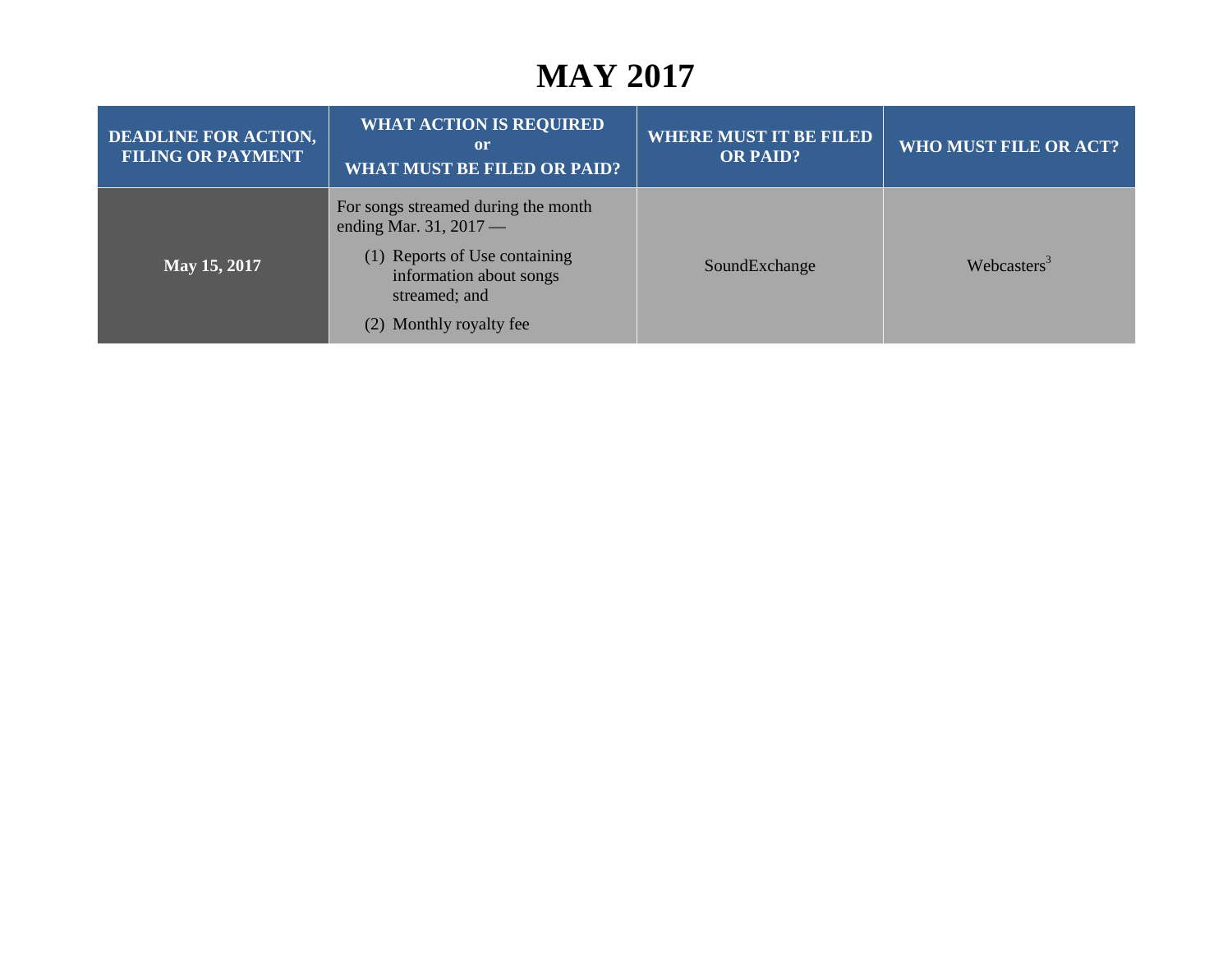# **JUNE 2017**

| <b>DEADLINE FOR ACTION,</b><br><b>FILING OR PAYMENT</b> | <b>WHAT ACTION IS REQUIRED</b><br><sub>or</sub><br><b>WHAT MUST BE FILED OR PAID?</b>                                                                                 | <b>WHERE MUST IT BE FILED</b><br><b>OR PAID?</b> | WHO MUST FILE OR ACT?                                                                                                                                                                                                                                                                                                                                               |
|---------------------------------------------------------|-----------------------------------------------------------------------------------------------------------------------------------------------------------------------|--------------------------------------------------|---------------------------------------------------------------------------------------------------------------------------------------------------------------------------------------------------------------------------------------------------------------------------------------------------------------------------------------------------------------------|
| <b>June 1, 2017</b>                                     | Annual EEO Public File Reports must be<br>included in stations' public inspection<br>files.                                                                           | <b>Stations' Public Inspection File</b>          | Commercial and Noncommercial<br><b>Full-Power and Class A</b><br>Television Stations and AM and<br>FM Radio Stations in Arizona,<br>Idaho, Maryland, Michigan,<br>Nevada, New Mexico, Ohio,<br>Utah, Virginia, West Virginia,<br>Wyoming, and the District of<br>Columbia that are part of an<br>Employment Unit <sup>4</sup> with 5 or more<br>full-time employees |
|                                                         | Broadcast Mid-Term Report (FCC Form<br>$397)$ <sup>5</sup>                                                                                                            | FCC; Stations' Public Inspection<br>Files        | Radio Station Employment Units <sup>4</sup><br>with 11 or more full-time<br>employees in Arizona, Idaho,<br>Nevada, New Mexico, Utah, and<br><b>Wyoming</b> ; Television<br>Employment Units with five or<br>more full-time employees in<br>Michigan and Ohio <sup>6</sup>                                                                                          |
| <b>June 14, 2017</b>                                    | For songs streamed during the month<br>ending Apr. 30, 2017 —<br>(1) Reports of Use containing<br>information about songs<br>streamed; and<br>(2) Monthly royalty fee | SoundExchange                                    | Webcasters $3$                                                                                                                                                                                                                                                                                                                                                      |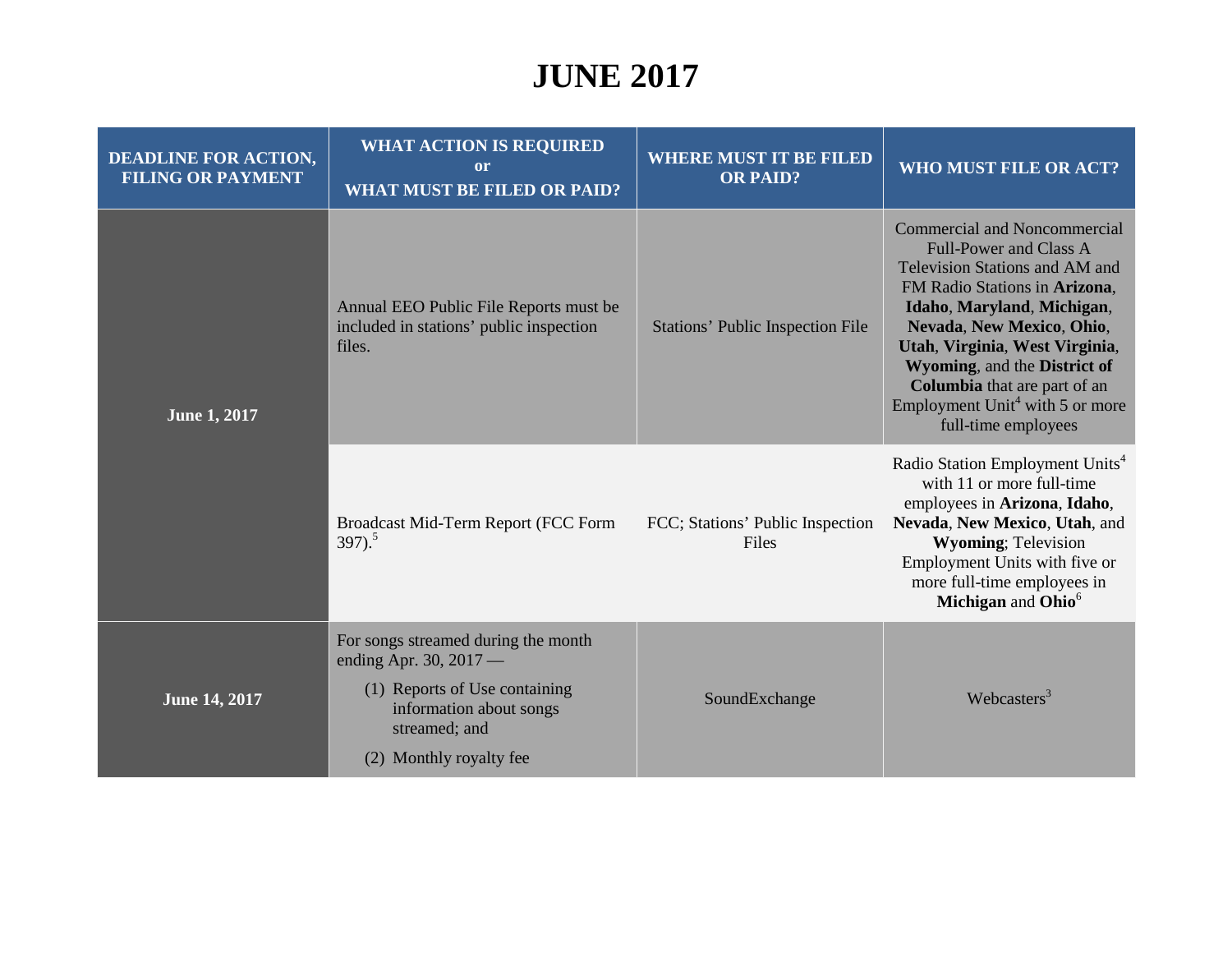# **JULY 2017**

| <b>DEADLINE FOR ACTION,</b><br><b>FILING OR PAYMENT</b> | <b>WHAT ACTION IS REQUIRED</b><br><b>or</b><br><b>WHAT MUST BE FILED OR PAID?</b>                                                                                        | <b>WHERE MUST IT BE FILED</b><br><b>OR PAID?</b> | WHO MUST FILE OR ACT?                                                                                                                                                  |
|---------------------------------------------------------|--------------------------------------------------------------------------------------------------------------------------------------------------------------------------|--------------------------------------------------|------------------------------------------------------------------------------------------------------------------------------------------------------------------------|
| <b>July 1, 2017</b>                                     | Television stations must caption clips of<br>live or near-live TV programming used on<br>their websites or mobile apps                                                   | Television stations' websites or<br>mobile apps  | All Full Power or Class A TV<br>stations                                                                                                                               |
| <b>July 10, 2017</b>                                    | Records showing compliance with<br>commercial limits on Children's<br>Television Programming during Q2-2017<br>must be included in stations' public<br>inspection files. | <b>Stations' Public Inspection Files</b>         | Commercial Full-Power and<br><b>Class A Television Stations</b>                                                                                                        |
|                                                         | Issues/Programs Lists for Q2-2017 must<br>be included in stations' public inspection<br>files.                                                                           | <b>Stations' Public Inspection Files</b>         | <b>Commercial and Noncommercial</b><br><b>Full Power and Class A</b><br><b>Television Stations; Commercial</b><br>and Noncommercial AM and FM<br><b>Radio Stations</b> |
|                                                         | Documentation of Class A Television<br>Continuing Eligibility should be included<br>in stations' public inspection files. <sup>1</sup>                                   | <b>Stations' Public Inspection Files</b>         | <b>Class A Television Stations</b>                                                                                                                                     |
|                                                         | Children's Television Programming<br>Reports for Q2-2017 must be filed with<br>the FCC and included in stations' public<br>inspection files. <sup>2</sup>                | FCC; Stations' Public Inspection<br>Files        | Commercial Full-Power and<br><b>Class A Television Stations</b>                                                                                                        |
| <b>July 15, 2017</b>                                    | For songs streamed during the month<br>ending May 31, 2017 -                                                                                                             |                                                  |                                                                                                                                                                        |
|                                                         | (1) Reports of Use containing<br>information about songs<br>streamed; and                                                                                                | SoundExchange                                    | Webcasters <sup>3</sup>                                                                                                                                                |
|                                                         | (2) Monthly royalty fee                                                                                                                                                  |                                                  |                                                                                                                                                                        |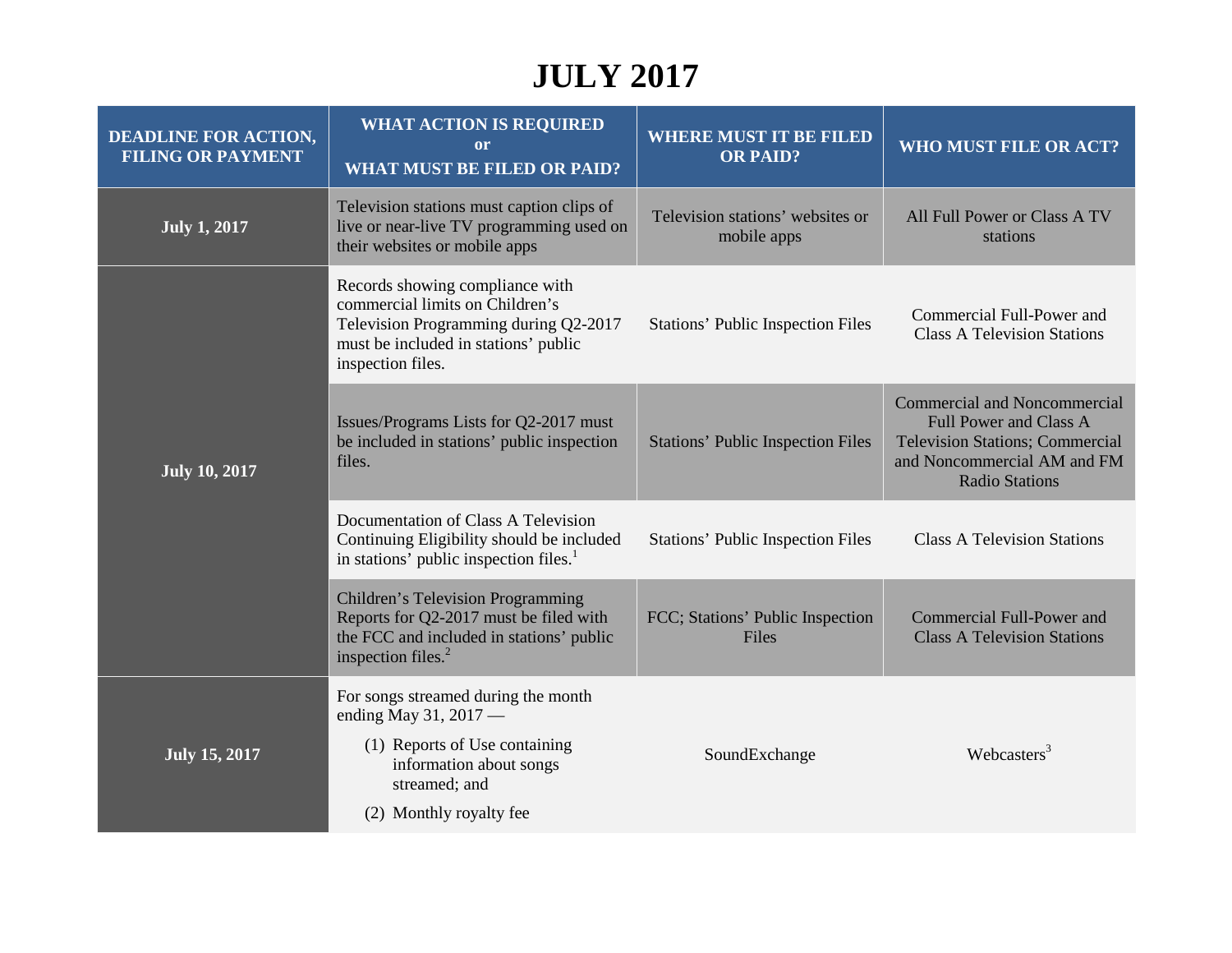## **JULY 2017**

| <b>DEADLINE FOR ACTION,</b><br><b>FILING OR PAYMENT</b> | <b>WHAT ACTION IS REQUIRED</b><br>or<br>WHAT MUST BE FILED OR PAID?                                                           | <b>WHERE MUST IT BE FILED</b><br><b>OR PAID?</b> | WHO MUST FILE OR ACT?                     |
|---------------------------------------------------------|-------------------------------------------------------------------------------------------------------------------------------|--------------------------------------------------|-------------------------------------------|
| July 31, 2017 <sup>8</sup>                              | Requests to receive compensation for<br>retransmissions of over-the-air television<br>signals by cable and satellite systems. | <b>Copyright Royalty Board</b>                   | Eligible Television Stations <sup>9</sup> |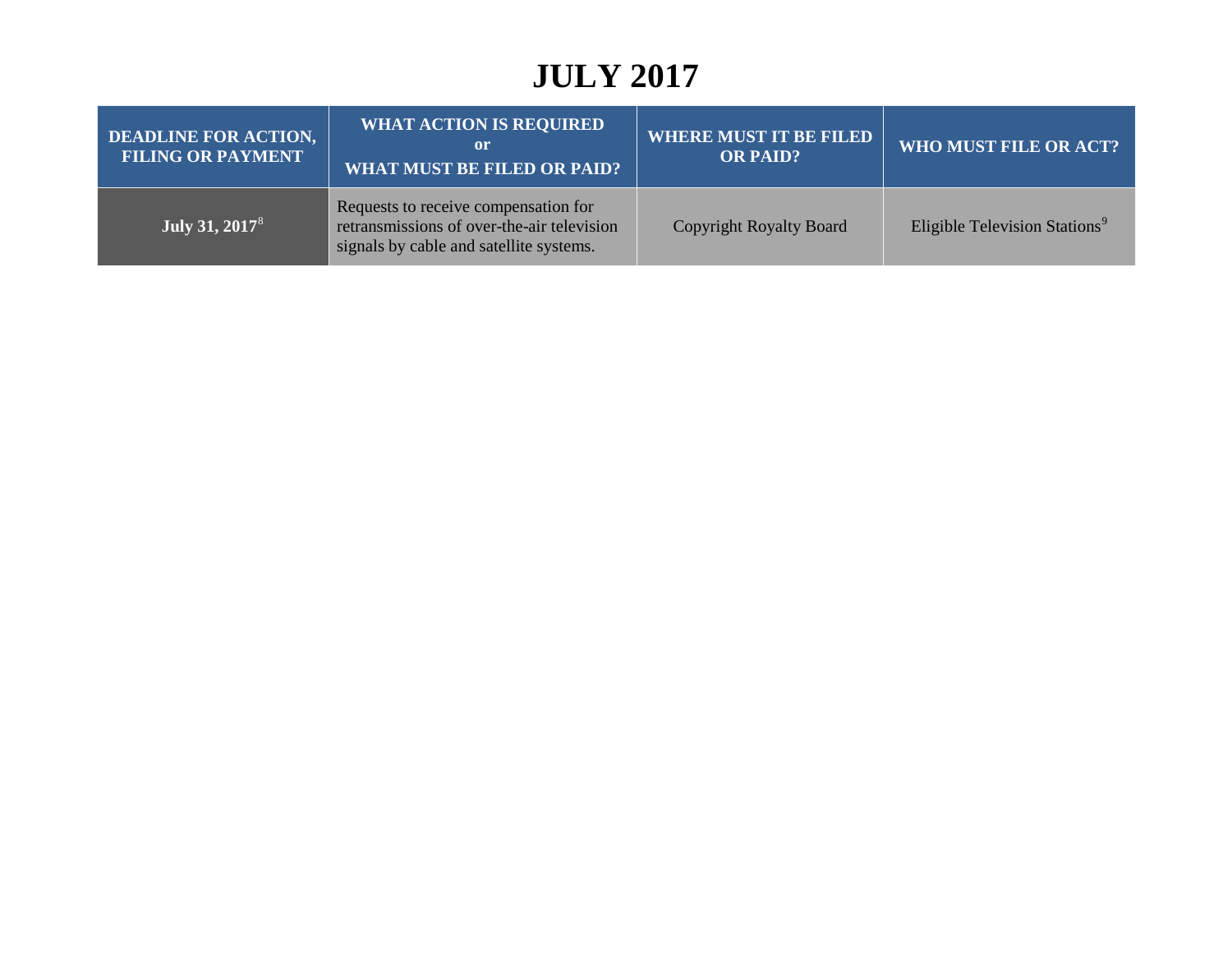# **AUGUST 2017**

| <b>DEADLINE FOR ACTION,</b><br><b>FILING OR PAYMENT</b> | <b>WHAT ACTION IS REQUIRED</b><br>or<br><b>WHAT MUST BE FILED OR PAID?</b>                                                                                                 | <b>WHERE MUST IT BE FILED</b><br><b>OR PAID?</b> | WHO MUST FILE OR ACT?                                                                                                                                                                                                                                                                                 |
|---------------------------------------------------------|----------------------------------------------------------------------------------------------------------------------------------------------------------------------------|--------------------------------------------------|-------------------------------------------------------------------------------------------------------------------------------------------------------------------------------------------------------------------------------------------------------------------------------------------------------|
| <b>August 1, 2017</b>                                   | Annual EEO Public File Reports must be<br>included in stations' public inspection<br>files.                                                                                | <b>Stations' Public Inspection File</b>          | <b>Commercial and Noncommercial</b><br><b>Full-Power and Class A</b><br>Television Stations and AM and<br>FM Radio Stations in California,<br>Illinois, North Carolina, South<br>Carolina, and Wisconsin that are<br>part of an Employment Unit <sup>4</sup> with<br>five or more full-time employees |
|                                                         | Broadcast Mid-Term Report (FCC Form<br>$397)^5$                                                                                                                            | FCC; Stations' Public Inspection<br>Files        | Radio Station Employment Units <sup>4</sup><br>with 11 or more full-time<br>employees in California;<br><b>Television Employment Units</b><br>with five or more full-time<br>employees in <b>Illinois</b> and<br>Wisconsin <sup>6</sup>                                                               |
| <b>August 14, 2017</b>                                  | For songs streamed during the month<br>ending June 30, $2017$ —<br>(1) Reports of Use containing<br>information about songs<br>streamed; and<br>Monthly royalty fee<br>(2) | SoundExchange                                    | Webcasters <sup>3</sup>                                                                                                                                                                                                                                                                               |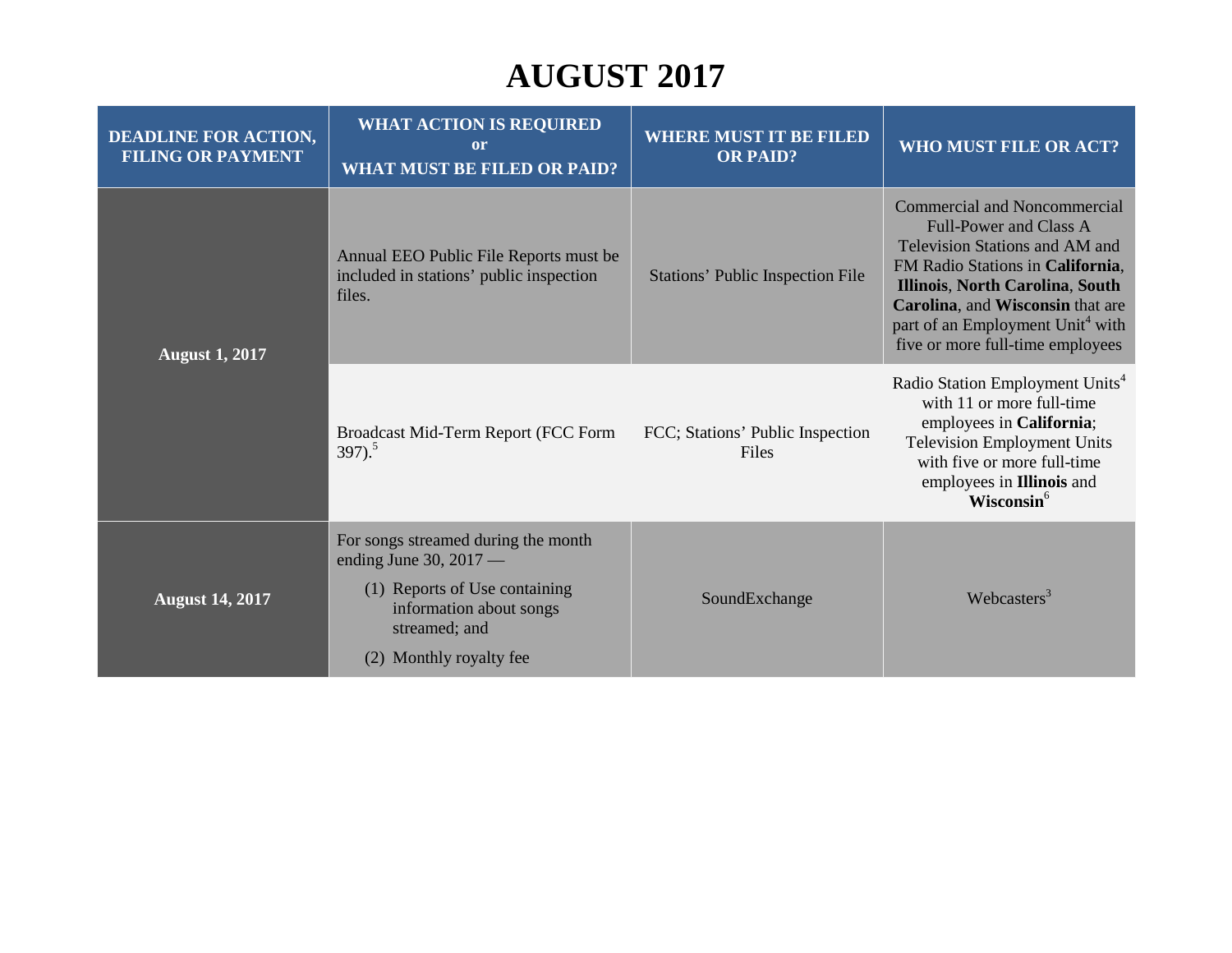#### **SEPTEMBER 2017**

| <b>DEADLINE FOR ACTION,</b><br><b>FILING OR PAYMENT</b> | <b>WHAT ACTION IS REQUIRED</b><br>or<br><b>WHAT MUST BE FILED OR PAID?</b>                                                                                            | <b>WHERE MUST IT BE FILED</b><br><b>OR PAID?</b> | <b>WHO MUST FILE OR ACT?</b>                                                                                                                                                                                                                                                                                                                                                                                                                                                                                                          |
|---------------------------------------------------------|-----------------------------------------------------------------------------------------------------------------------------------------------------------------------|--------------------------------------------------|---------------------------------------------------------------------------------------------------------------------------------------------------------------------------------------------------------------------------------------------------------------------------------------------------------------------------------------------------------------------------------------------------------------------------------------------------------------------------------------------------------------------------------------|
| September 2017<br>$(\text{day TBD})^{10}$               | Annual FCC Regulatory Fees must be<br>paid.                                                                                                                           | <b>FCC</b>                                       | Commercial Full-Power and<br><b>Class A Television Stations, TV</b><br>Translators, TV Boosters, and<br><b>LPTV Stations; Commercial AM</b><br>and FM Radio Stations, FM<br>Translators, and FM Boosters                                                                                                                                                                                                                                                                                                                              |
| September 8, 2017                                       | Begin charging Lowest Unit Rates to<br>political candidates who are running in<br>general elections scheduled to be held on<br>November 7, 2017.                      | N/A                                              | Commercial Full-Power and<br><b>Class A Television Stations and</b><br>AM and FM Radio Stations<br>serving New Jersey and Virginia<br>which sell time to candidates for<br>governor in those states, as well<br>as stations that sell time for other<br>races to be decided by a<br>November $7th$ election (including<br>state legislative elections in New<br>Jersey and Virginia, and mayoral<br>races in Atlanta, Boston,<br>Buffalo, Charlotte, Detroit,<br>Minneapolis, New York City,<br>Pittsburgh and Seattle) <sup>11</sup> |
| <b>September 14, 2017</b>                               | For songs streamed during the month<br>ending July 31, 2017 -<br>(1) Reports of Use containing<br>information about songs<br>streamed; and<br>(2) Monthly royalty fee | SoundExchange                                    | Webcasters <sup>3</sup>                                                                                                                                                                                                                                                                                                                                                                                                                                                                                                               |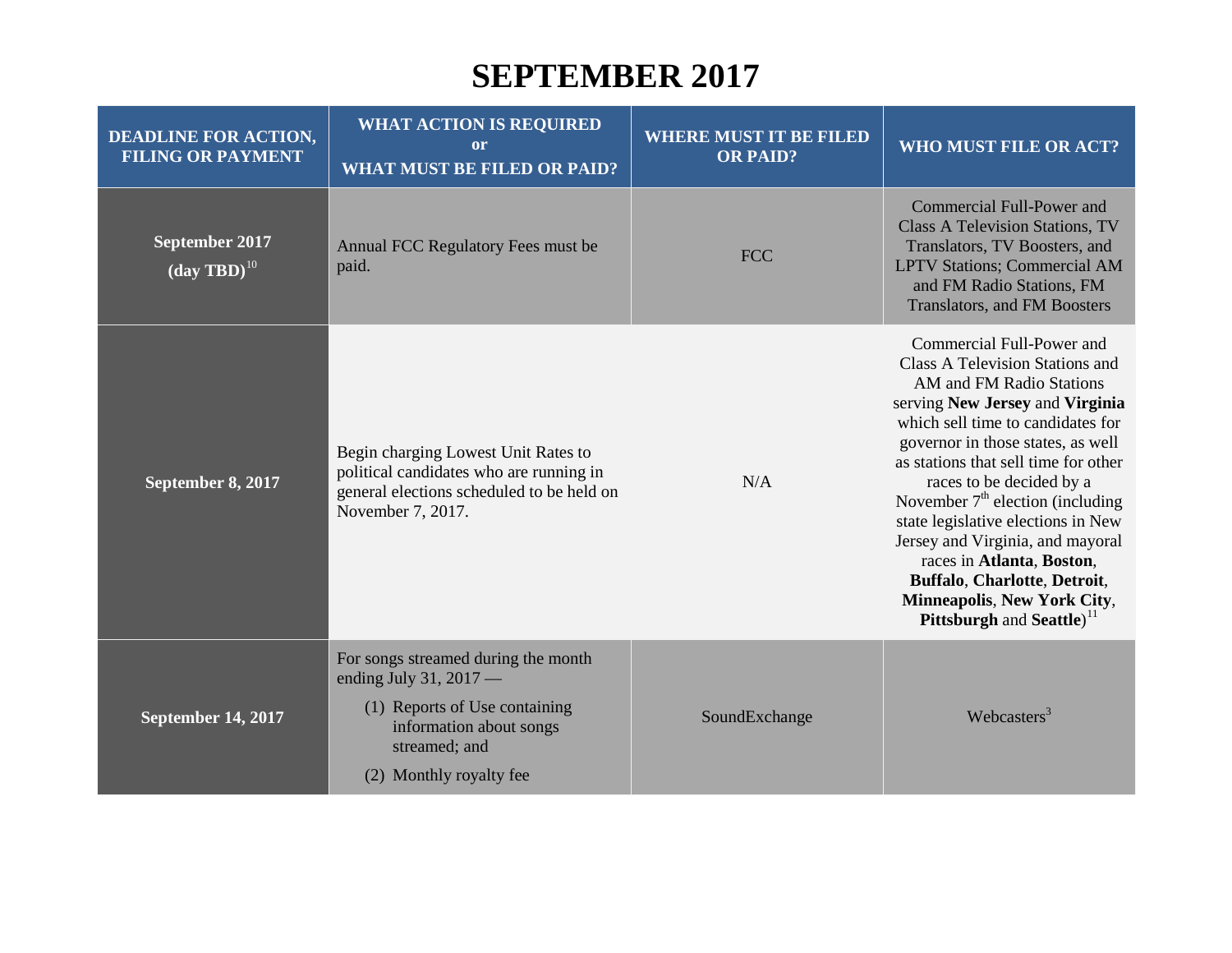#### **SEPTEMBER 2017**

| <b>DEADLINE FOR ACTION,</b><br><b>FILING OR PAYMENT</b> | <b>WHAT ACTION IS REQUIRED</b><br>or<br><b>WHAT MUST BE FILED OR PAID?</b>                                                                                                                                                                                                                                                                                                                                                                                       | <b>WHERE MUST IT BE FILED</b><br><b>OR PAID?</b>          | <b>WHO MUST FILE OR ACT?</b>                     |
|---------------------------------------------------------|------------------------------------------------------------------------------------------------------------------------------------------------------------------------------------------------------------------------------------------------------------------------------------------------------------------------------------------------------------------------------------------------------------------------------------------------------------------|-----------------------------------------------------------|--------------------------------------------------|
| <b>September 30, 2017</b>                               | Retransmission consent/must carry<br>election letters must be mailed and<br>received by MVPDs no later than<br>October 1, 2017 in order to be effective.<br>Elections letters should be sent to all<br>MVPDs in the market, even to those with<br>whom a station has an agreement that<br>goes beyond January 1, 2018. Copies of<br>the letters must be included in the<br>station's online public inspection file on<br>or before the October 1, 2017 deadline. | Sent via certified mail to MVPDs<br>in a station's market | All full power commercial<br>television stations |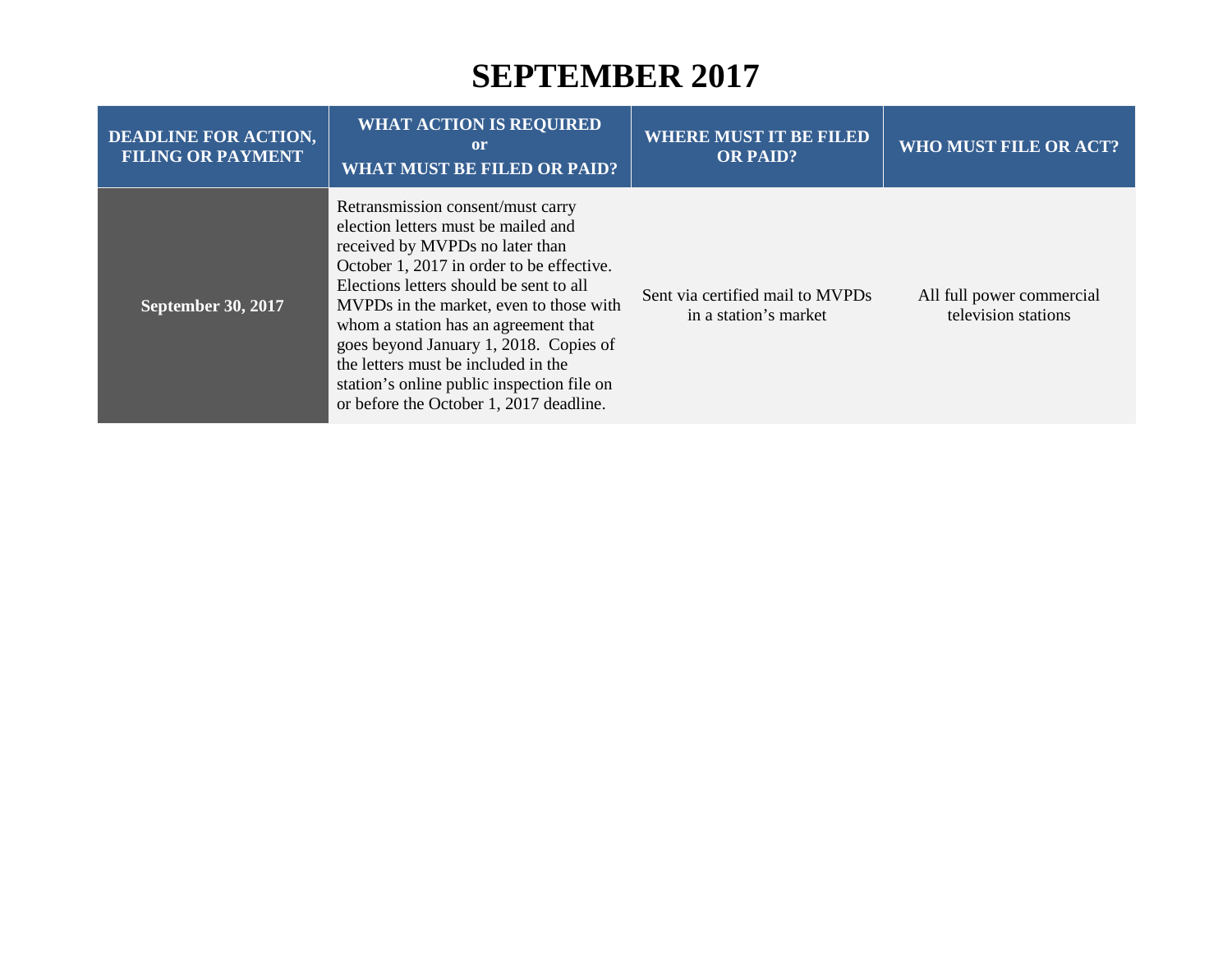## **OCTOBER 2017**

| <b>DEADLINE FOR ACTION,</b><br><b>FILING OR PAYMENT</b> | <b>WHAT ACTION IS REQUIRED</b><br>or<br><b>WHAT MUST BE FILED OR PAID?</b>                                                                                               | <b>WHERE MUST IT BE FILED</b><br><b>OR PAID?</b> | <b>WHO MUST FILE OR ACT?</b>                                                                                                                                                                                                                                                                                                                                                                   |
|---------------------------------------------------------|--------------------------------------------------------------------------------------------------------------------------------------------------------------------------|--------------------------------------------------|------------------------------------------------------------------------------------------------------------------------------------------------------------------------------------------------------------------------------------------------------------------------------------------------------------------------------------------------------------------------------------------------|
| <b>October 1, 2017</b>                                  | Annual EEO Public File Reports must be<br>included in stations' public inspection<br>files.                                                                              | <b>Stations' Public Inspection File</b>          | <b>Commercial and Noncommercial</b><br><b>Full-Power and Class A</b><br>Television Stations and AM and<br>FM Radio Stations in Alaska,<br>Florida, Hawaii, Iowa,<br>Missouri, Oregon, Washington,<br>American Samoa, Guam, the<br>Mariana Islands, Puerto Rico,<br>Saipan, and the Virgin Islands<br>that are part of an Employment<br>Unit <sup>6</sup> with 5 or more full-time<br>employees |
|                                                         | Broadcast Mid-Term Report (FCC Form<br>$397)$ <sup>5</sup>                                                                                                               | FCC; Stations' Public Inspection<br>Files        | Radio Station Employment Units <sup>4</sup><br>with 11 or more full-time<br>employees in Alaska, American<br>Samoa, Guam, the Mariana<br>Islands, Oregon, and<br><b>Washington</b> ; Television<br>Employment Units with five or<br>more full-time employees in <b>Iowa</b><br>and Missouri <sup>6</sup>                                                                                       |
| <b>October 10, 2017</b>                                 | Records showing compliance with<br>commercial limits on Children's<br>Television Programming during Q3-2017<br>must be included in stations' public<br>inspection files. | <b>Stations' Public Inspection Files</b>         | Commercial Full-Power and<br><b>Class A Television Stations</b>                                                                                                                                                                                                                                                                                                                                |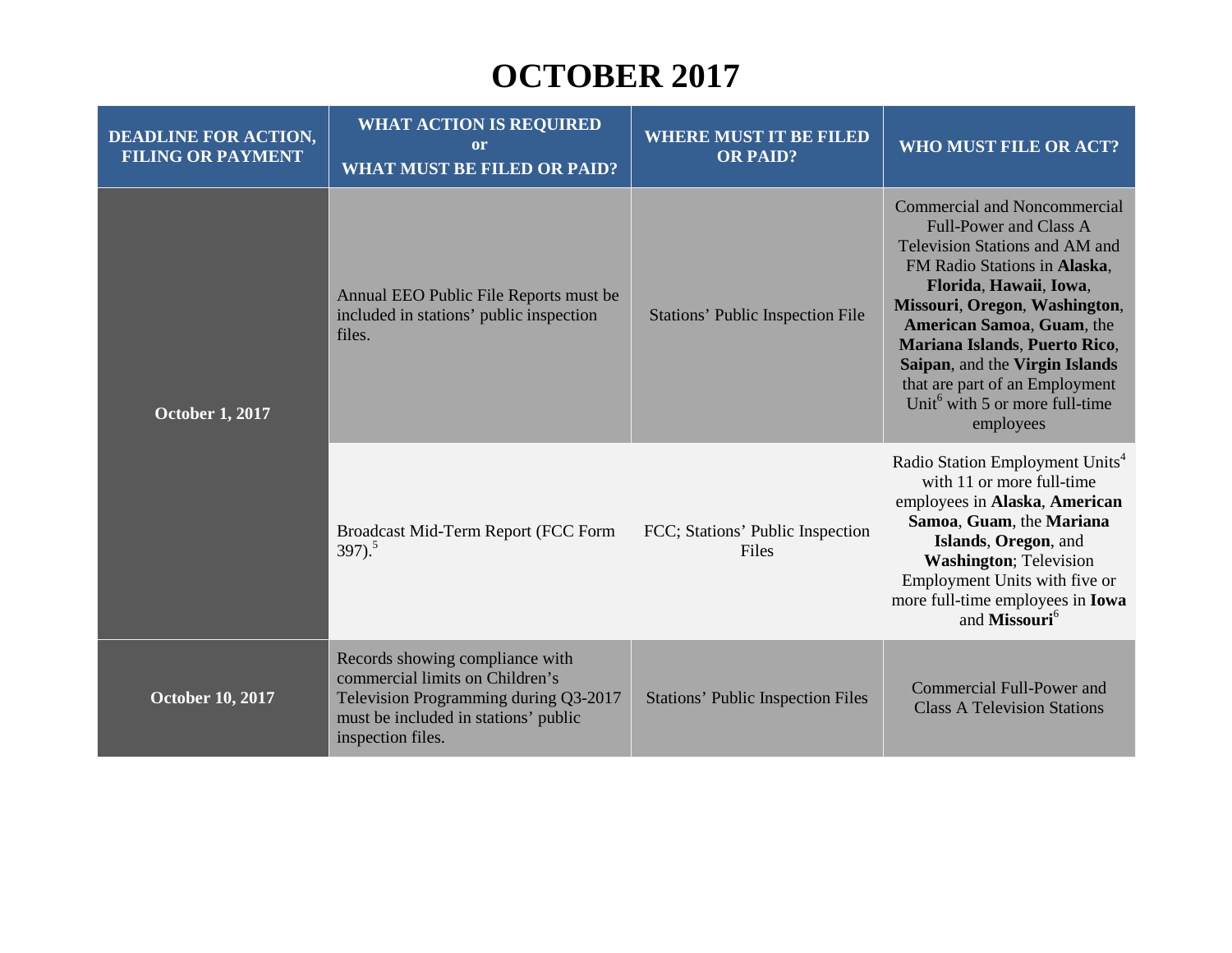# **OCTOBER 2017**

| <b>DEADLINE FOR ACTION,</b><br><b>FILING OR PAYMENT</b> | <b>WHAT ACTION IS REQUIRED</b><br><sub>or</sub><br><b>WHAT MUST BE FILED OR PAID?</b>                                                                   | <b>WHERE MUST IT BE FILED</b><br><b>OR PAID?</b> | WHO MUST FILE OR ACT?                                                                                                                                    |
|---------------------------------------------------------|---------------------------------------------------------------------------------------------------------------------------------------------------------|--------------------------------------------------|----------------------------------------------------------------------------------------------------------------------------------------------------------|
| <b>October 10, 2017</b>                                 | Issues/Programs Lists for Q3-2017 must<br>be included in stations' public inspection<br>files.                                                          | <b>Stations' Public Inspection Files</b>         | Commercial and Noncommercial<br>Full Power and Class A<br><b>Television Stations; Commercial</b><br>and Noncommercial AM and FM<br><b>Radio Stations</b> |
|                                                         | <b>Children's Television Programming</b><br>Reports for Q3-2017 must be filed with<br>the FCC and included in stations' public<br>inspection files. $2$ | FCC; Stations' Public Inspection<br>Files        | Commercial Full-Power and<br><b>Class A Television Stations</b>                                                                                          |
|                                                         | Documentation of Class A Television<br>Continuing Eligibility should be included<br>in stations' public inspection files. <sup>1</sup>                  | Stations' Public Inspection Files                | <b>Class A Television Stations</b>                                                                                                                       |
| <b>October 15, 2017</b>                                 | For songs streamed during the month<br>ending Aug. $31, 2017$ —<br>(1) Reports of Use containing<br>information about songs<br>streamed; and            | SoundExchange                                    | Webcasters <sup>3</sup>                                                                                                                                  |
|                                                         | (2) Monthly royalty fee                                                                                                                                 |                                                  |                                                                                                                                                          |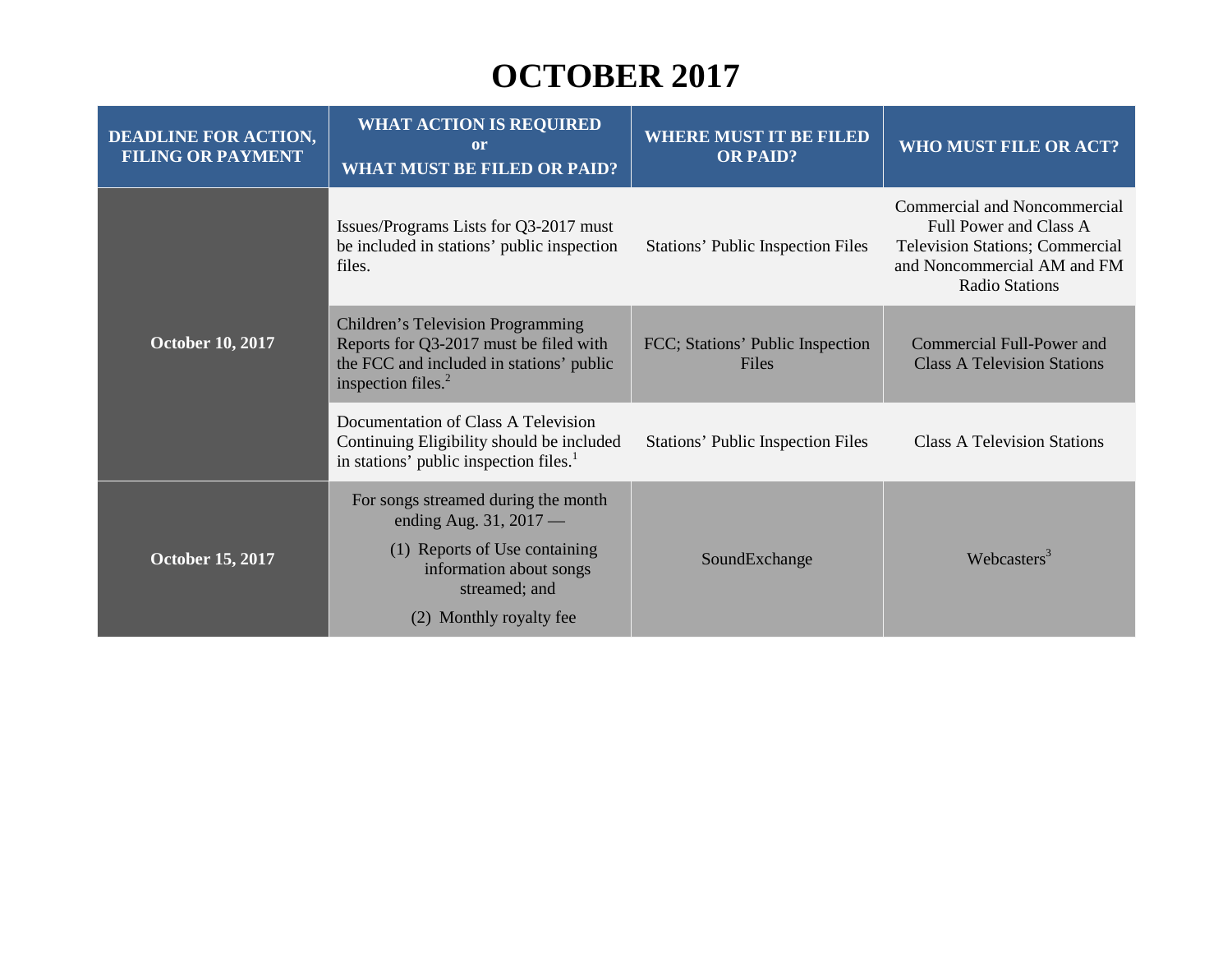#### **NOVEMBER 2017**

| <b>DEADLINE FOR ACTION,</b><br><b>FILING OR PAYMENT</b> | <b>WHAT ACTION IS REQUIRED</b><br>or<br><b>WHAT MUST BE FILED OR PAID?</b>                                                                                               | <b>WHERE MUST IT BE FILED</b><br><b>OR PAID?</b> | WHO MUST FILE OR ACT?   |
|---------------------------------------------------------|--------------------------------------------------------------------------------------------------------------------------------------------------------------------------|--------------------------------------------------|-------------------------|
| <b>November 14, 2017</b>                                | For songs streamed during the month<br>ending Sept. 30, $2017$ —<br>(1) Reports of Use containing<br>information about songs<br>streamed; and<br>(2) Monthly royalty fee | SoundExchange                                    | Webcasters <sup>3</sup> |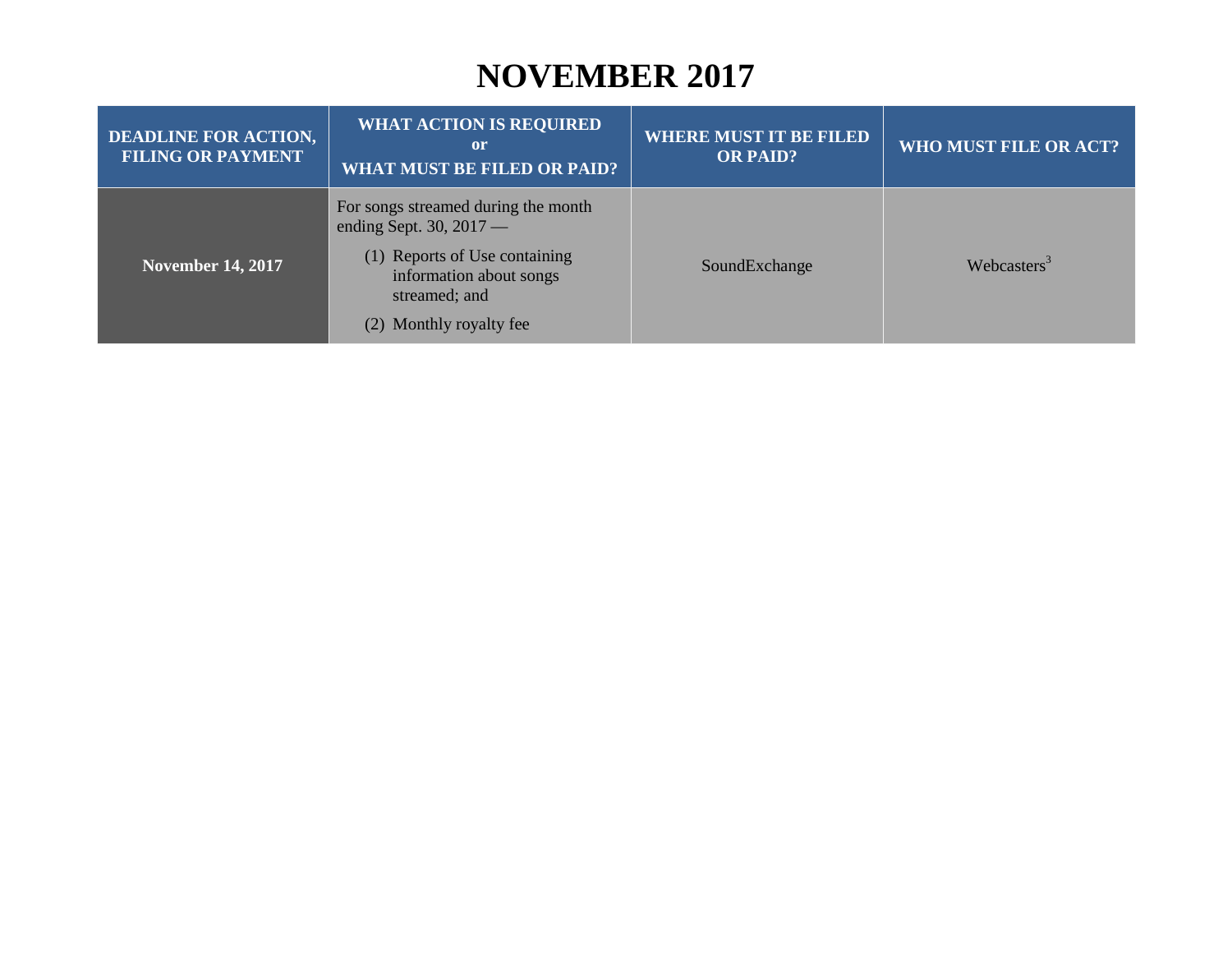#### **DECEMBER 2017**

| <b>DEADLINE FOR ACTION,</b><br><b>FILING OR PAYMENT</b> | <b>WHAT ACTION IS REQUIRED</b><br><sub>or</sub><br><b>WHAT MUST BE FILED OR PAID?</b>                                                         | <b>WHERE MUST IT BE FILED</b><br><b>OR PAID?</b> | <b>WHO MUST FILE OR ACT?</b>                                                                                                                                                                                                                                                                                                                                                                       |
|---------------------------------------------------------|-----------------------------------------------------------------------------------------------------------------------------------------------|--------------------------------------------------|----------------------------------------------------------------------------------------------------------------------------------------------------------------------------------------------------------------------------------------------------------------------------------------------------------------------------------------------------------------------------------------------------|
| <b>December 1, 2017</b>                                 | Annual EEO Public File Reports must be<br>included in stations' public inspection<br>files.                                                   | <b>Stations' Public Inspection File</b>          | <b>Commercial and Noncommercial</b><br><b>Full-Power and Class A</b><br>Television Stations and AM and<br>FM Radio Stations in Alabama,<br>Colorado, Connecticut,<br>Georgia, Maine, Massachusetts,<br>Minnesota, Montana, New<br>Hampshire, North Dakota,<br>Rhode Island, South Dakota,<br>and Vermont that are part of an<br>Employment Unit <sup>4</sup> with 5 or more<br>full-time employees |
|                                                         | Broadcast Mid-Term Report (FCC Form<br>$397)$ <sup>5</sup>                                                                                    | FCC; Stations' Public Inspection<br>Files        | Radio Station Employment Units <sup>4</sup><br>with 11 or more full-time<br>employees in Connecticut,<br>Maine, Massachusetts, New<br>Hampshire, Rhode Island, and<br>Vermont; Television<br>Employment Units with five or<br>more full-time employees in<br>Colorado, Minnesota, Montana,<br>North Dakota, and South<br>Dakota <sup>6</sup>                                                       |
|                                                         | <b>Biennial Ownership Reports (FCC Form</b><br>323 or 323-E) must be filed and included<br>in stations' public inspection files. <sup>5</sup> | FCC; Stations' Public Inspection<br>Files        | All Commercial and<br>Noncommercial Radio and<br>Television Stations, including<br><b>LPTV</b> and Class A stations                                                                                                                                                                                                                                                                                |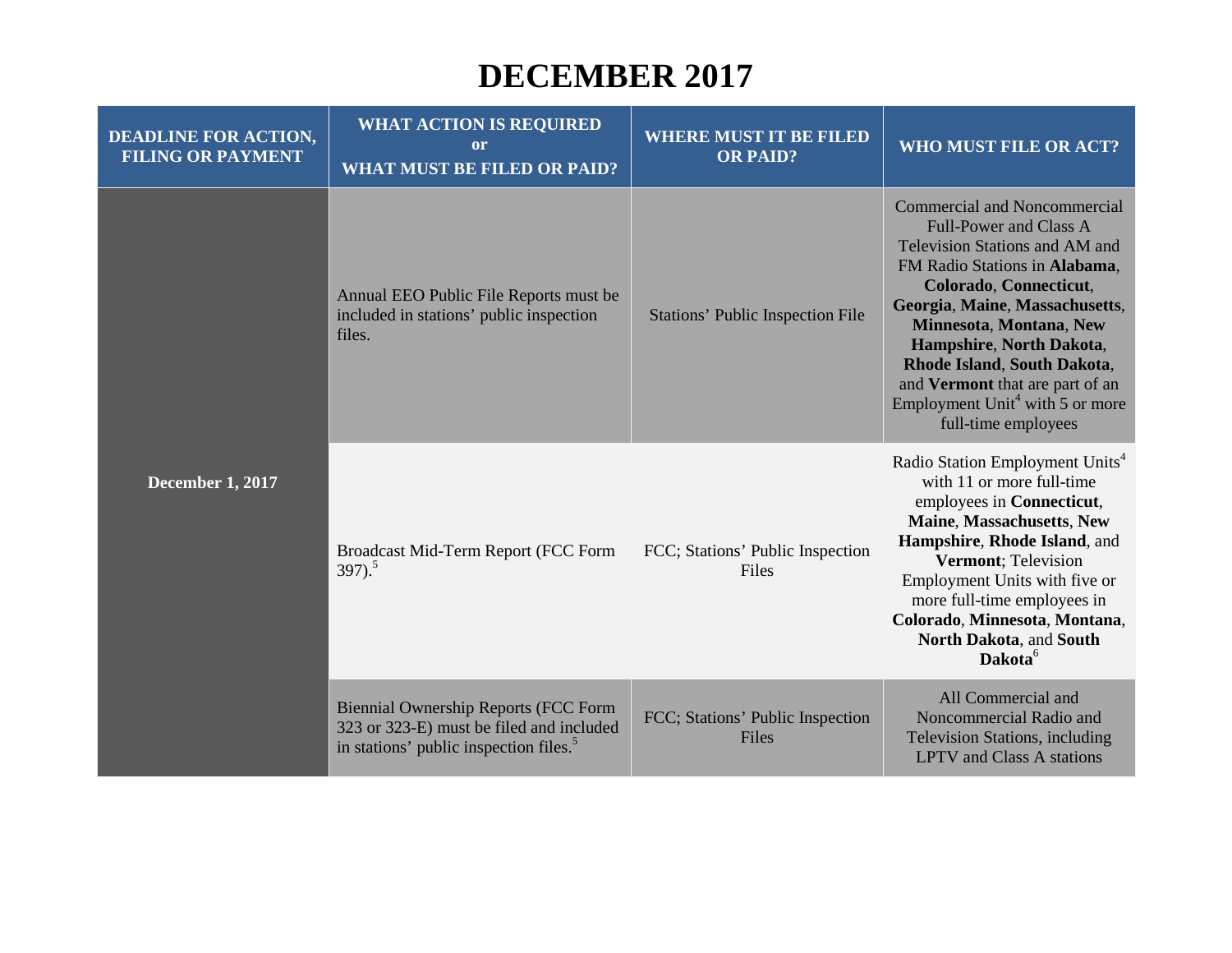#### **DECEMBER 2017**

| <b>DEADLINE FOR ACTION,</b><br><b>FILING OR PAYMENT</b> | <b>WHAT ACTION IS REQUIRED</b><br><sub>or</sub><br><b>WHAT MUST BE FILED OR PAID?</b>                                                                                      | <b>WHERE MUST IT BE FILED</b><br><b>OR PAID?</b> | <b>WHO MUST FILE OR ACT?</b>                                                                                                                          |
|---------------------------------------------------------|----------------------------------------------------------------------------------------------------------------------------------------------------------------------------|--------------------------------------------------|-------------------------------------------------------------------------------------------------------------------------------------------------------|
| <b>December 1, 2017</b>                                 | Annual DTV Ancillary/Supplementary<br>Services Report (former FCC Form 317,<br>now known as FCC Form 2100,<br>Schedule G) must be filed.                                   | FCC                                              | Commercial and Noncommercial<br>Full-Power and Digital Class A<br>Television Stations, Digital TV<br>Translators, and Digital LPTV<br><b>Stations</b> |
| <b>December 15, 2017</b>                                | For songs streamed during the month<br>ending Oct. 31, $2017$ —<br>(1) Reports of Use containing<br>information about songs<br>streamed; and<br>Monthly royalty fee<br>(2) | SoundExchange                                    | Webcasters <sup>3</sup>                                                                                                                               |